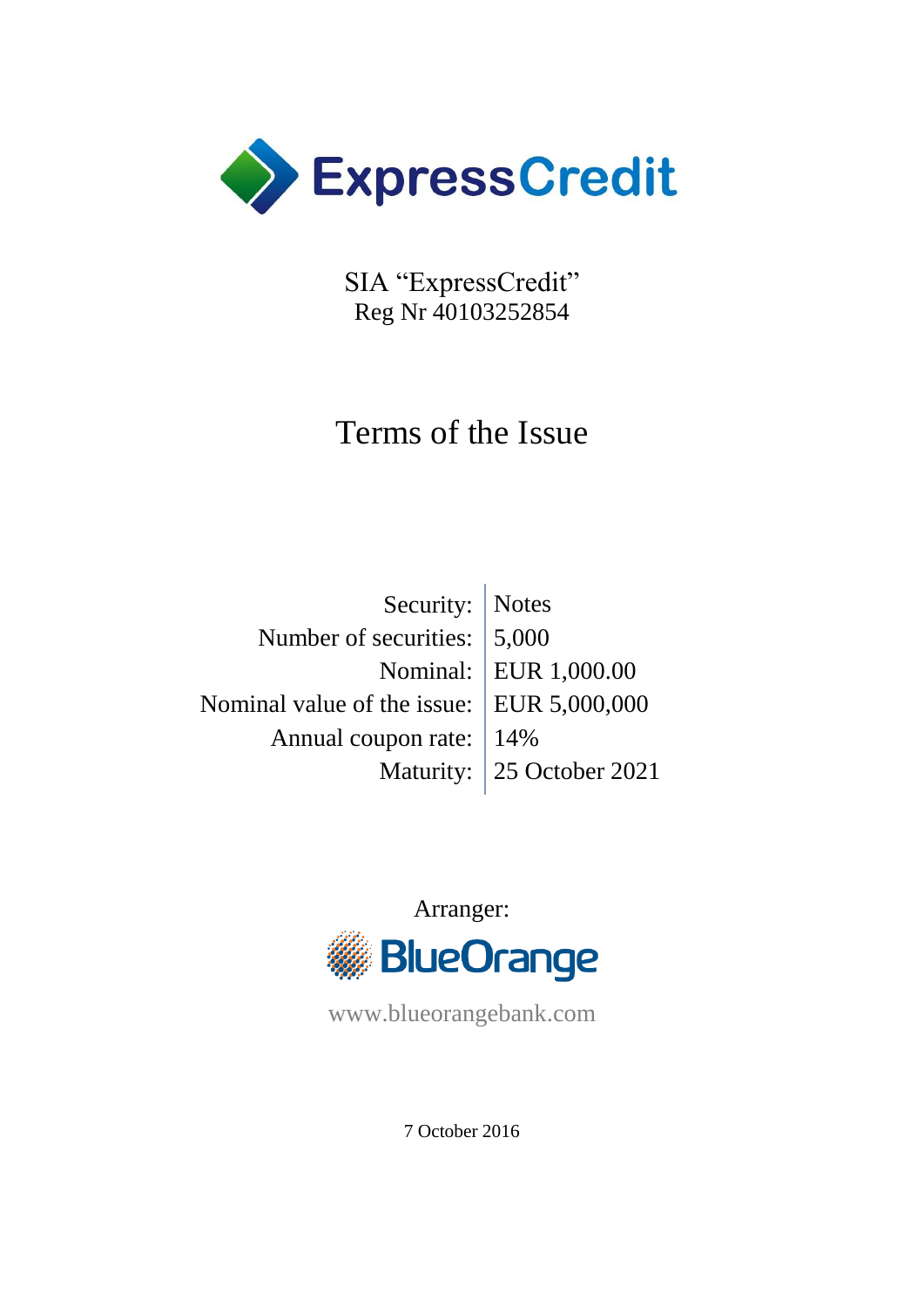## Table of Contents

| 1.  |  |
|-----|--|
| 2.  |  |
| 3.  |  |
| 4.  |  |
| 5.  |  |
| 6.  |  |
| 7.  |  |
| 8.  |  |
| 9.  |  |
| 10. |  |
| 11. |  |
| 12. |  |
| 13. |  |
| 14. |  |
| 15. |  |
| 16. |  |
| 17. |  |
| 18. |  |
| 19. |  |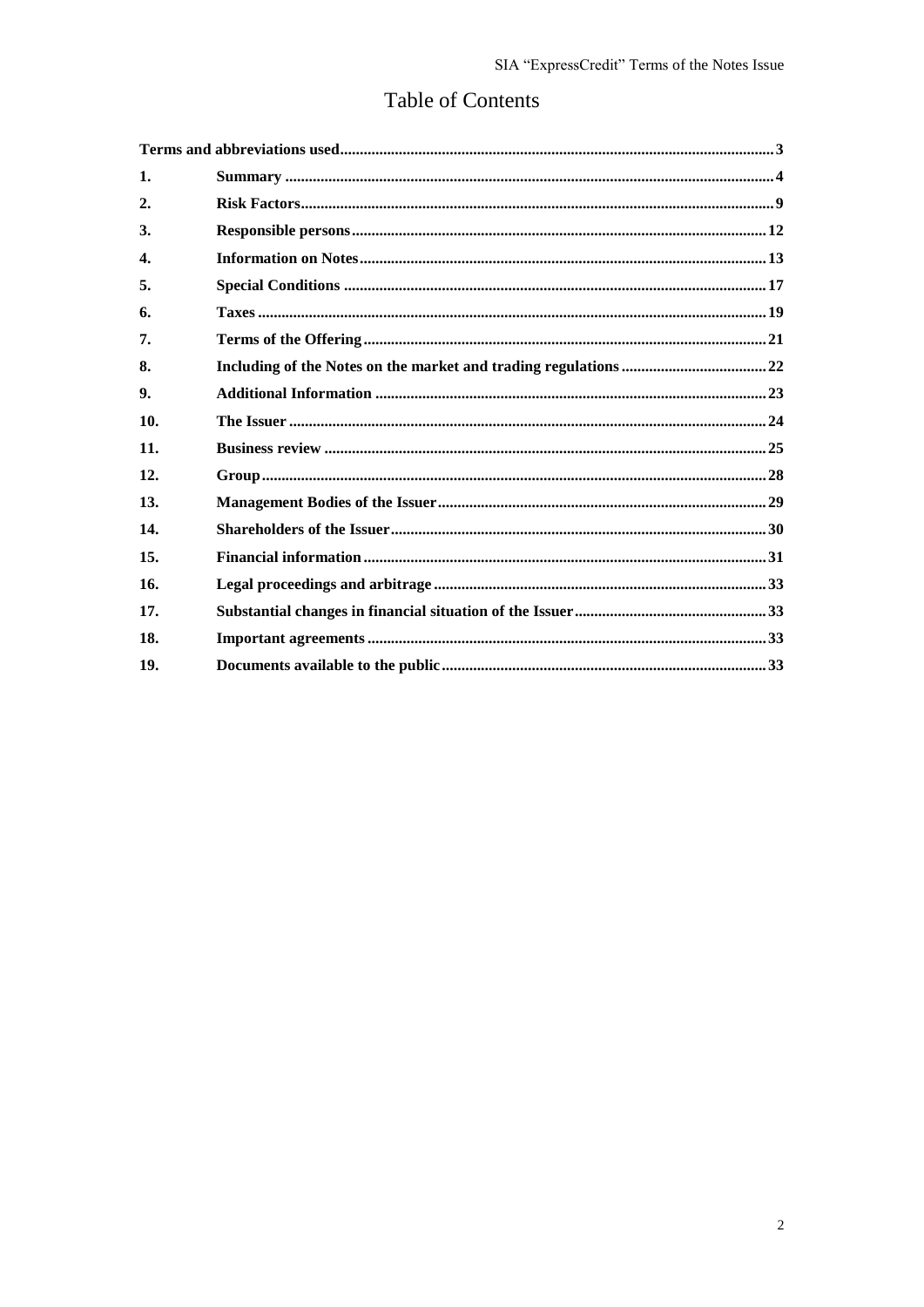## Terms and abbreviations used

<span id="page-2-0"></span>

| Agent                        | $\ddot{\cdot}$       | A person authorized to represent the Issuer and to perform certain<br>tasks                                                                                                                                                                                                                                                       |
|------------------------------|----------------------|-----------------------------------------------------------------------------------------------------------------------------------------------------------------------------------------------------------------------------------------------------------------------------------------------------------------------------------|
| Arranger                     | $\ddot{\cdot}$       | AS BlueOrange Bank (former Baltikums Bank AS) (registration<br>number: 40003551060, legal address: Smilšu iela 6, Riga, LV-<br>1050, Latvia)                                                                                                                                                                                      |
| Business day                 | $\ddot{\phantom{a}}$ | Business Day shall mean a day which is not a holiday and non-<br>business day in the Republic of Latvia and LCD securities<br>settlement system and TARGET2 system are open                                                                                                                                                       |
| Custodian                    | $\ddot{\cdot}$       | Credit institution or investment brokerage company that has<br>obtained the FCMC license or is entitled to do business and to keep<br>securities in accordance with its country of registration laws                                                                                                                              |
| Coupon                       | $\ddot{\cdot}$       | Interest on the Notes calculated in accordance with clause 4.2.7.                                                                                                                                                                                                                                                                 |
| <b>EUR</b>                   |                      | Euro (single currency of the member states of the European<br>Monetary System)                                                                                                                                                                                                                                                    |
| <b>First Settlement Date</b> | $\ddot{\cdot}$       | The date when interest on the Notes start to accrue and is 19<br>October 2016                                                                                                                                                                                                                                                     |
| <b>FCMC</b>                  | $\ddot{\cdot}$       | Financial and Capital Market Commission                                                                                                                                                                                                                                                                                           |
| Group                        | $\ddot{\cdot}$       | Issuer and all its subsidiaries                                                                                                                                                                                                                                                                                                   |
| Issuer or ExpressCredit      | $\ddot{\cdot}$       | SIA "ExpressCredit" (registration number 40103252854 with<br>legal address Raunas iela 44 k-1, Riga, LV-1039, Latvia)                                                                                                                                                                                                             |
| Interest calculation period  | $\ddot{\cdot}$       | The period of time between the First Settlement Date and the date<br>of the first payment or between two Coupon payment dates                                                                                                                                                                                                     |
| <b>LCD</b>                   | $\ddot{\cdot}$       | AS "Latvijas Centrālais depozitārijs" (legal address Vaļņu iela 1,<br>Rīga, LV-1050, Latvia)                                                                                                                                                                                                                                      |
| Legal acts                   | $\ddot{\cdot}$       | All legal acts including FCMC, Nasdaq Riga and LCD regulations,<br>which are in force in Latvia at the time of the Notes issue, as well<br>as prior to the maturity date of the Notes                                                                                                                                             |
| LR                           | $\ddot{\cdot}$       | The Republic of Latvia                                                                                                                                                                                                                                                                                                            |
| Nasdaq Riga                  |                      | AS "Nasdaq Riga" (legal address: Vaļņu iela 1, Rīga, LV-1050,<br>Latvija)                                                                                                                                                                                                                                                         |
| Nominal or Principal         | $\ddot{\cdot}$       | Face value of a Note                                                                                                                                                                                                                                                                                                              |
| <b>Note</b>                  | $\ddot{\cdot}$       | Debt security that is issued by the Issuer according to the Terms of<br>the Issue                                                                                                                                                                                                                                                 |
| Note holder                  | $\ddot{\cdot}$       | Private person or legal entity that is an owner of one or more Notes<br>and has a claim against the Issuer as stipulated by the Legal acts                                                                                                                                                                                        |
| Potential Investor           | $\ddot{\cdot}$       | A private person or legal entity that has, according to the terms<br>stated in the Terms of the Issue, expressed interest or is planning<br>to purchase for its own account one or more Notes                                                                                                                                     |
| Prospectus                   | $\ddot{\cdot}$       | Document, which is prepared according to the Financial<br>Instrument Market Law of the Republic of Latvia. After its<br>registration with the FCMC, the Issuer is authorized to include the<br>Notes on the regulated market. The information included in the<br>Prospectus cannot be in contradiction to the Terms of the Issue. |
| Terms of the Issue           | :                    | This document, which entitles the Issuer to execute the Issue and<br>the initial offering of the Notes                                                                                                                                                                                                                            |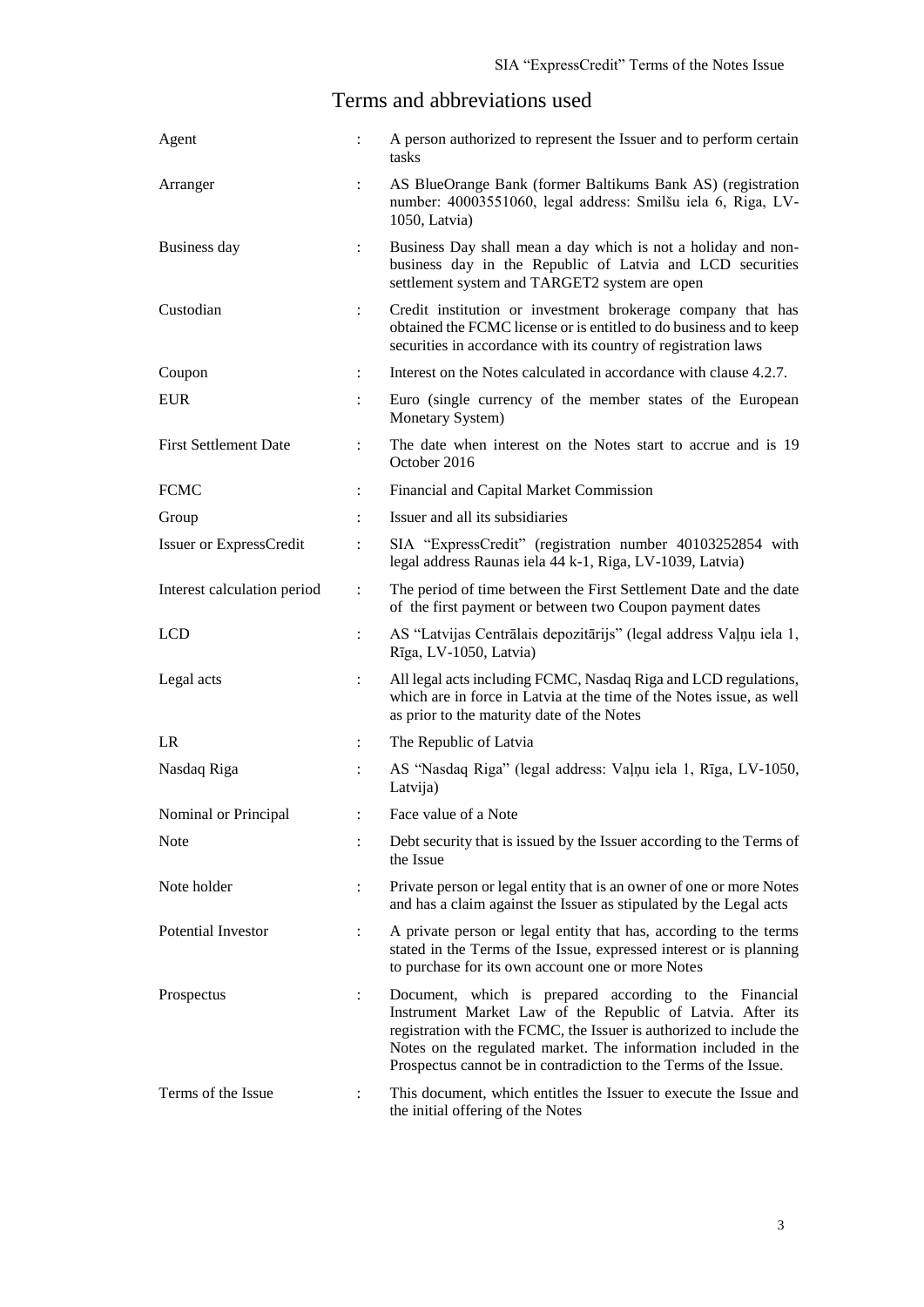## <span id="page-3-0"></span>1. Summary

|                      |                                                                                                                                                            | <b>Part A. Introduction and Warnings</b>                                                                                                                                                                                                                                                                                                                                                                                                                                                                                                                                                                                                                                                                                                                                                                                                                                                                                                                                                                                                                                                                                                                                                                                                                                                                                                                                                                                                                                               |
|----------------------|------------------------------------------------------------------------------------------------------------------------------------------------------------|----------------------------------------------------------------------------------------------------------------------------------------------------------------------------------------------------------------------------------------------------------------------------------------------------------------------------------------------------------------------------------------------------------------------------------------------------------------------------------------------------------------------------------------------------------------------------------------------------------------------------------------------------------------------------------------------------------------------------------------------------------------------------------------------------------------------------------------------------------------------------------------------------------------------------------------------------------------------------------------------------------------------------------------------------------------------------------------------------------------------------------------------------------------------------------------------------------------------------------------------------------------------------------------------------------------------------------------------------------------------------------------------------------------------------------------------------------------------------------------|
|                      | <b>Element and Request</b>                                                                                                                                 | <b>Information</b>                                                                                                                                                                                                                                                                                                                                                                                                                                                                                                                                                                                                                                                                                                                                                                                                                                                                                                                                                                                                                                                                                                                                                                                                                                                                                                                                                                                                                                                                     |
| for the Provision of |                                                                                                                                                            |                                                                                                                                                                                                                                                                                                                                                                                                                                                                                                                                                                                                                                                                                                                                                                                                                                                                                                                                                                                                                                                                                                                                                                                                                                                                                                                                                                                                                                                                                        |
|                      | <b>Information</b>                                                                                                                                         |                                                                                                                                                                                                                                                                                                                                                                                                                                                                                                                                                                                                                                                                                                                                                                                                                                                                                                                                                                                                                                                                                                                                                                                                                                                                                                                                                                                                                                                                                        |
| A.1                  | Warning<br>to<br>investors                                                                                                                                 | This summary should be read as introduction to the Terms of the<br>$\bullet$<br>Issue;                                                                                                                                                                                                                                                                                                                                                                                                                                                                                                                                                                                                                                                                                                                                                                                                                                                                                                                                                                                                                                                                                                                                                                                                                                                                                                                                                                                                 |
|                      |                                                                                                                                                            | Any decision to invest in the securities should be based on<br>consideration of the Terms of the Issue as a whole by the Potential<br>Investor;<br>Where a claim relating to the information contained in the Terms<br>of the Issue is brought before a court, the plaintiff Potential<br>Investor might, under the national legislation of the Member<br>States, have to bear the costs of translating the Terms of the Issue<br>before the legal proceedings are initiated; and<br>Civil liability attaches only to those persons who have tabled the<br>$\bullet$<br>summary including any translation thereof, but only if the<br>summary is misleading, inaccurate or inconsistent when read<br>together with the other parts of the Terms of the Issue, key<br>information in order to aid Potential Investors when considering<br>whether to invest in such securities.                                                                                                                                                                                                                                                                                                                                                                                                                                                                                                                                                                                                         |
|                      |                                                                                                                                                            |                                                                                                                                                                                                                                                                                                                                                                                                                                                                                                                                                                                                                                                                                                                                                                                                                                                                                                                                                                                                                                                                                                                                                                                                                                                                                                                                                                                                                                                                                        |
|                      |                                                                                                                                                            | Part B. Issuer and any Guarantor                                                                                                                                                                                                                                                                                                                                                                                                                                                                                                                                                                                                                                                                                                                                                                                                                                                                                                                                                                                                                                                                                                                                                                                                                                                                                                                                                                                                                                                       |
| B.1                  | Legal name and<br>commercial name<br>of the Issuer                                                                                                         | The Issuer's legal name is Sabiedrība<br>atbildību<br>ierobežotu<br>ar<br>"ExpressCredit".                                                                                                                                                                                                                                                                                                                                                                                                                                                                                                                                                                                                                                                                                                                                                                                                                                                                                                                                                                                                                                                                                                                                                                                                                                                                                                                                                                                             |
| B.2                  | The domicile and                                                                                                                                           | The Issuer is registered in the Republic of Latvia as a Limited Liability                                                                                                                                                                                                                                                                                                                                                                                                                                                                                                                                                                                                                                                                                                                                                                                                                                                                                                                                                                                                                                                                                                                                                                                                                                                                                                                                                                                                              |
|                      | legal form of the<br>Issuer,<br>the<br>legislation under<br>which the Issuer<br>operates and its<br>$_{\mathrm{of}}$<br>country<br>incorporation           | Company. It operates under the laws of the Republic of Latvia and has<br>headquarters in Riga, Latvia.<br>The main legal acts of the Republic of Latvia which regulate the operation<br>of the Issuer are:<br>The Commercial Law (Komerclikums);<br>Consumer Protection Law (Patērētaju tiesību aizsardzības<br>$\bullet$<br>likums);<br>Cabinet Regulations of Latvia No 245 (Regulations on the special<br>$\bullet$<br>permit (license) for consumer credit services);<br>Cabinet Regulations of Latvia No 1219 (Regulation prescribes the<br>$\bullet$<br>requirements in respect of the content of consumer credit service<br>advertisements, the procedures by which information shall be<br>provided prior to concluding a consumer credit agreement, and the<br>content of information, the requirements to be set out for the credit<br>agreement and the information to be contained therein, the<br>methodology for the calculation of the annual percentage rate of<br>charge, the procedures for informing consumers during the<br>duration of the credit agreement, the procedures for early<br>repayment of credit and fair reduction of the total costs of the<br>credit, the requirements applicable to individual types of credit<br>agreements and the obligations of credit intermediaries, as well as<br>the legal framework for consumer credit for pledging movable<br>property);<br>any binding Cabinet Regulations of Latvia (Ministru Kabineta<br>noteikumi) |
| <b>B.3</b>           | A description of,<br>and key factors<br>relating<br>to,<br>the<br>nature<br>of<br>the<br>Issuer's<br>current<br>operations and its<br>principal activities | The main areas of ExpressCredit are consumer financing (pawn loans and<br>consumer loans) and pawn shop services.                                                                                                                                                                                                                                                                                                                                                                                                                                                                                                                                                                                                                                                                                                                                                                                                                                                                                                                                                                                                                                                                                                                                                                                                                                                                                                                                                                      |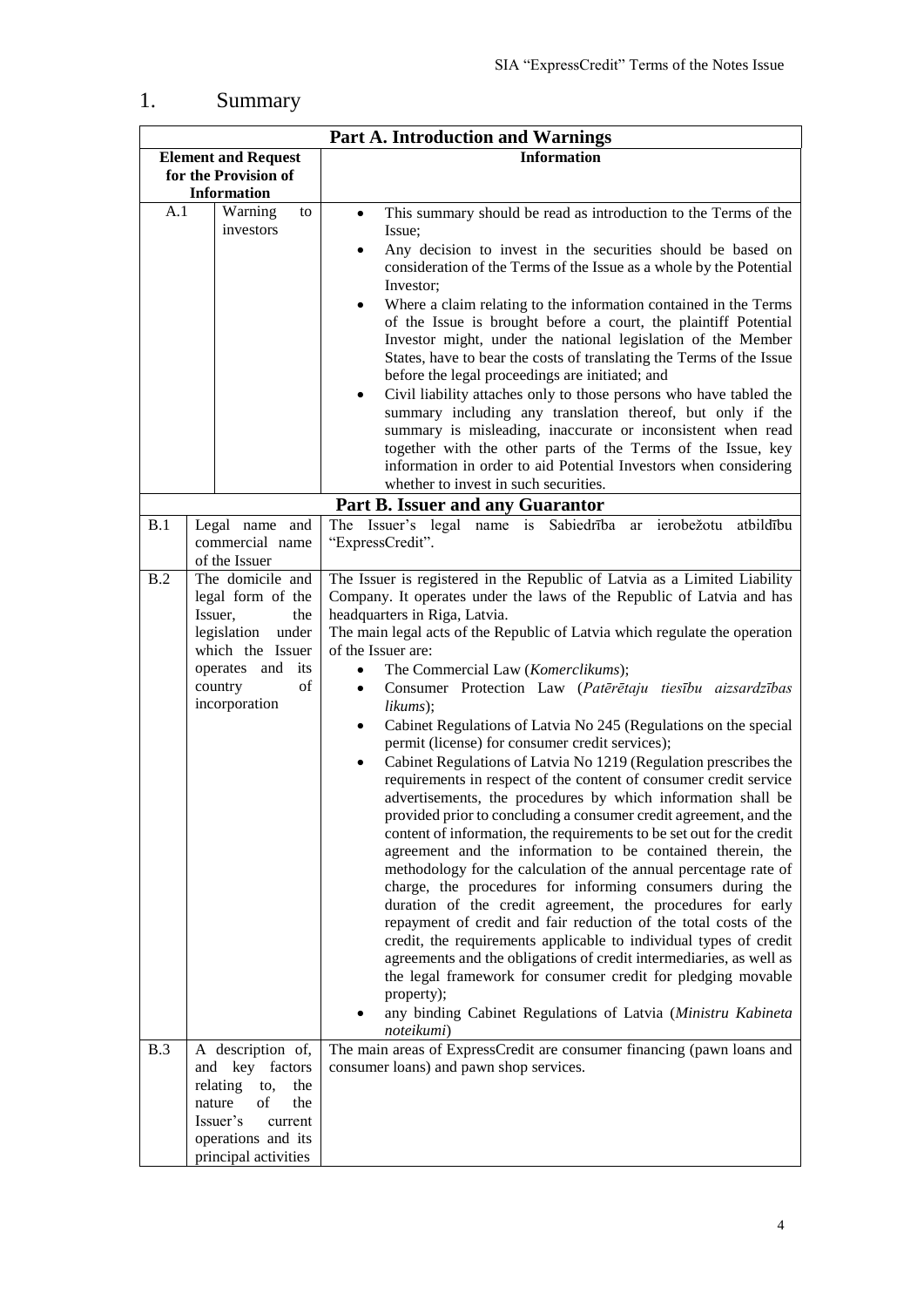| B.4a<br>B.4b<br>B.5 | A description of<br>the<br>most<br>significant recent<br>trends<br>affecting<br>the Issuer and the<br>industries in which<br>it operates<br>A description of<br>any known trends<br>affecting the Issuer<br>and the industries<br>which<br>it<br>in<br>operates<br>A description of<br>the group and the<br>Issuer's<br>position<br>within the group | No significant recent trends have occurred since the last audited annual<br>report.<br>No significant known trends have occurred since the last audited annual<br>report.<br>The Issuer is an operating company and holds interest in four subsidiaries. |             |                         |                         |                          |
|---------------------|------------------------------------------------------------------------------------------------------------------------------------------------------------------------------------------------------------------------------------------------------------------------------------------------------------------------------------------------------|----------------------------------------------------------------------------------------------------------------------------------------------------------------------------------------------------------------------------------------------------------|-------------|-------------------------|-------------------------|--------------------------|
| <b>B.6</b>          | Main shareholders                                                                                                                                                                                                                                                                                                                                    | The current structure of the Issuer's shareholders is as follows:                                                                                                                                                                                        |             |                         |                         |                          |
|                     | of the Issuer                                                                                                                                                                                                                                                                                                                                        | Name, surname/ Legal name                                                                                                                                                                                                                                |             | Number of shares        |                         | % of the total           |
|                     |                                                                                                                                                                                                                                                                                                                                                      |                                                                                                                                                                                                                                                          |             |                         |                         | number                   |
|                     |                                                                                                                                                                                                                                                                                                                                                      | SIA "Lombards24.lv"                                                                                                                                                                                                                                      |             |                         | 281,134                 | 65.86%                   |
|                     |                                                                                                                                                                                                                                                                                                                                                      | SIA "AE Consulting"                                                                                                                                                                                                                                      |             |                         | 135,055                 | 31.64%                   |
|                     |                                                                                                                                                                                                                                                                                                                                                      | Kristaps Bergmanis                                                                                                                                                                                                                                       |             |                         | 4,269                   | 1.00%                    |
|                     |                                                                                                                                                                                                                                                                                                                                                      | Didzis Ādmīdiņš                                                                                                                                                                                                                                          | Total:      |                         | 6,403<br>426,861        | 1.50%<br>100%            |
| B.7                 | Selected historical<br>financial<br>key<br>information                                                                                                                                                                                                                                                                                               | The Issuer has no information at its disposal regarding any agreements, the<br>fulfilment of which might cause changes in the Issuer's control.<br>The Issuer's selected financial figures are as follows:                                               |             |                         |                         |                          |
|                     |                                                                                                                                                                                                                                                                                                                                                      | Consolidated income statement                                                                                                                                                                                                                            | 2014        | 2015                    | 2015 1H                 | 2016 1H                  |
|                     |                                                                                                                                                                                                                                                                                                                                                      |                                                                                                                                                                                                                                                          | (audited)   | (audited)               | (unaudited)             | (unaudited)              |
|                     |                                                                                                                                                                                                                                                                                                                                                      | Net sales                                                                                                                                                                                                                                                | 7,650,686   | 8,124,967               | 4,064,765               | 2,398,301                |
|                     |                                                                                                                                                                                                                                                                                                                                                      | Cost of sales                                                                                                                                                                                                                                            | (5,596,572) | (6,040,951)             | (3,108,772)             | (1,998,605)              |
|                     |                                                                                                                                                                                                                                                                                                                                                      | Interest income and<br>similar income                                                                                                                                                                                                                    | 8,640,133   | 9.974.805               | 4,868,028               | 4,554,603                |
|                     |                                                                                                                                                                                                                                                                                                                                                      | Interest expenses and<br>similar expenses                                                                                                                                                                                                                | (1,216,106) | (1,161,962)             | (599, 278)              |                          |
|                     |                                                                                                                                                                                                                                                                                                                                                      | Gross profit                                                                                                                                                                                                                                             | 9,478,141   | 10,896,859              |                         | (600, 913)               |
|                     |                                                                                                                                                                                                                                                                                                                                                      | Selling expenses                                                                                                                                                                                                                                         |             |                         | 5,224,743               | 4,353,386                |
|                     |                                                                                                                                                                                                                                                                                                                                                      |                                                                                                                                                                                                                                                          | (4,880,420) | (5,326,334)             | (2,803,681)             | (2,348,605)              |
|                     |                                                                                                                                                                                                                                                                                                                                                      | Administrative expenses                                                                                                                                                                                                                                  | (1,883,023) | (2,738,289)             | (1,070,880)             | (1,039,412)              |
|                     |                                                                                                                                                                                                                                                                                                                                                      | Other operating income                                                                                                                                                                                                                                   | 108,456     | 60,588                  | 349,739                 | 389,274                  |
|                     |                                                                                                                                                                                                                                                                                                                                                      | Other operating expenses                                                                                                                                                                                                                                 | (1,226,186) | (1, 185, 869)           | (401, 774)              | (935,954)                |
|                     |                                                                                                                                                                                                                                                                                                                                                      | <b>Profit before taxes</b>                                                                                                                                                                                                                               | 1,596,968   | 1,706,955               | 1,298,147               | 418,689                  |
|                     |                                                                                                                                                                                                                                                                                                                                                      | Corporate income tax for<br>the reporting year                                                                                                                                                                                                           | (206, 856)  | (220, 676)              | (285, 914)              | (83,960)                 |
|                     |                                                                                                                                                                                                                                                                                                                                                      | Deferred tax                                                                                                                                                                                                                                             | 90,633      | 26,185                  |                         |                          |
|                     |                                                                                                                                                                                                                                                                                                                                                      | Current year's profit                                                                                                                                                                                                                                    | 1,401,563   | 1,512,464               | 1,012,233               | 334,729                  |
|                     |                                                                                                                                                                                                                                                                                                                                                      | Consolidated balance sheet                                                                                                                                                                                                                               |             |                         |                         |                          |
|                     |                                                                                                                                                                                                                                                                                                                                                      |                                                                                                                                                                                                                                                          |             | 31.12.2014              | 31.12.2015              | 30.06.2016               |
|                     |                                                                                                                                                                                                                                                                                                                                                      | Long-term investments                                                                                                                                                                                                                                    |             | 2,269,045               | 2,207,736               | 3,010,985                |
|                     |                                                                                                                                                                                                                                                                                                                                                      | Current assets<br><b>Total assets</b>                                                                                                                                                                                                                    |             | 8,692,394<br>10,961,439 | 8,526,411<br>10,734,147 | 10,595,457<br>13,606,442 |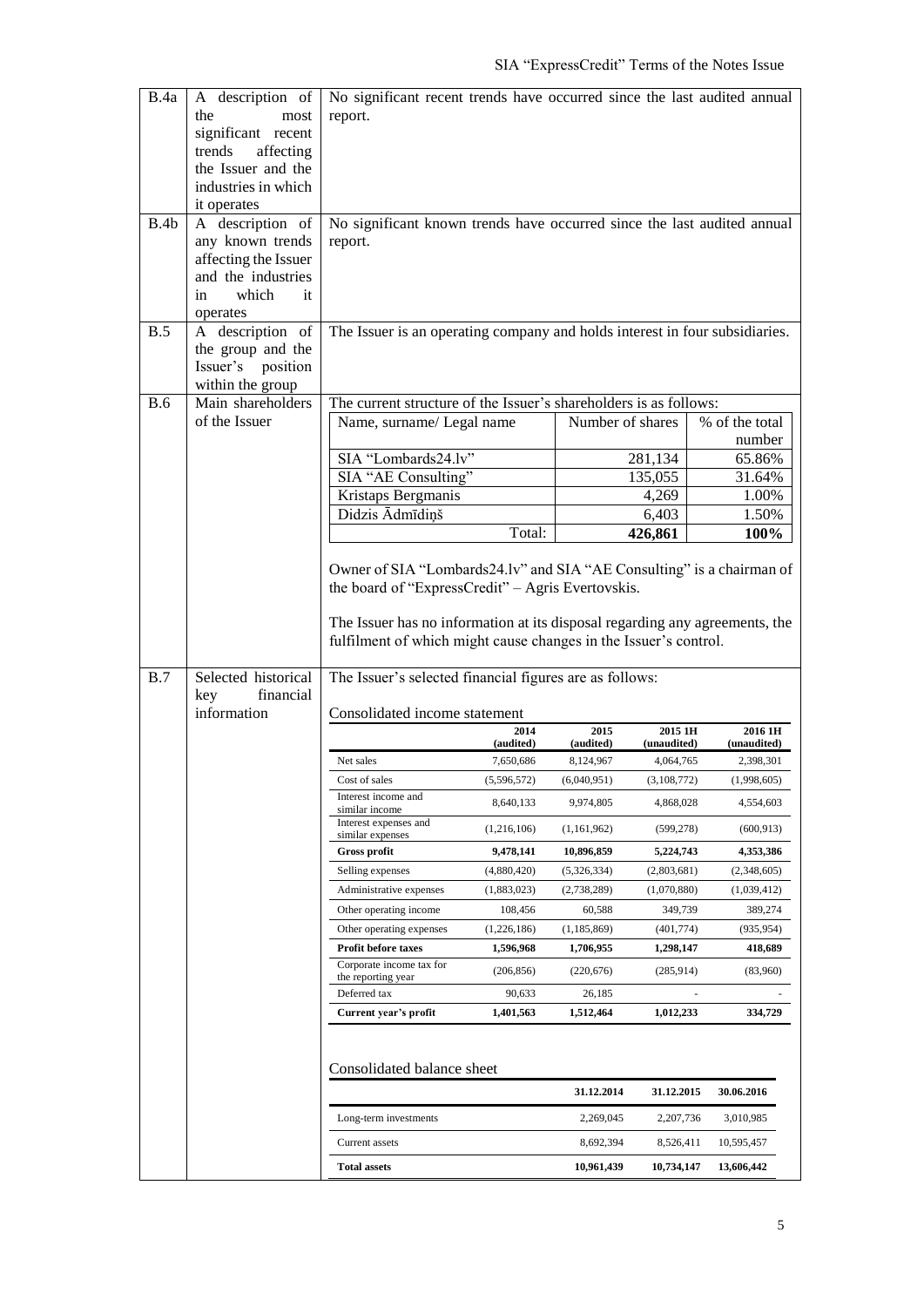|             |                                                                                                                                                                        | Shareholders' funds<br>2,124,127<br>2,327,029<br>2,661,758                                                                                                         |  |
|-------------|------------------------------------------------------------------------------------------------------------------------------------------------------------------------|--------------------------------------------------------------------------------------------------------------------------------------------------------------------|--|
|             |                                                                                                                                                                        | Total long-term creditors<br>7,068,142<br>6,156,389<br>6,441,856                                                                                                   |  |
|             |                                                                                                                                                                        | Total short-term creditors<br>1,769,170<br>2,250,729<br>4,502,828                                                                                                  |  |
|             |                                                                                                                                                                        | Total liabilities and shareholders' funds<br>10,961,439<br>10,734,147<br>13,606,442                                                                                |  |
|             |                                                                                                                                                                        | The Issuer's financial auditor is SIA "Potapoviča un Andersone".                                                                                                   |  |
| B.8         | Selected pro forma<br>financial<br>information                                                                                                                         | Issuer does not provide pro forma financial information.                                                                                                           |  |
| <b>B.9</b>  | Profit forecast or<br>evaluation                                                                                                                                       | The profit/loss forecast has not been carried out.                                                                                                                 |  |
| <b>B.10</b> | Objections in the<br>financial<br>information of the<br>audit report                                                                                                   | The reports on the audit of the financial statement for 2014 and 2015<br>contained no objections.                                                                  |  |
| <b>B.11</b> | Issuer's equity                                                                                                                                                        | The last audited total equity of the Issuer is EUR 2,327,029.                                                                                                      |  |
| <b>B.12</b> | Forecasts<br>regarding<br>the<br><b>Issuer</b>                                                                                                                         | The forecasts regarding the Issuer contain no crucial negative changes after<br>the publication of the last audited financial statements.                          |  |
| <b>B.13</b> | A description of<br>any recent events<br>particular to the<br>Issuer which are to<br>a material extent<br>relevant to<br>the<br>evaluation of the<br>Issuer's solvency | No events related to the Issuer, which are crucial for preventing Issuer's<br>insolvency, have been established.                                                   |  |
| <b>B.14</b> | Issuer's<br>dependency                                                                                                                                                 | The Issuer is the main company in the group and does not significantly<br>depend on other entities.                                                                |  |
| <b>B.15</b> | Description of the<br>Issuer's principal<br>activities                                                                                                                 | The main areas of ExpressCredit are consumer financing and pawn shop<br>services.                                                                                  |  |
| <b>B.16</b> | Control over the<br><i>Issuer</i>                                                                                                                                      | There is one ultimate shareholder who can exercise significant control over<br>the Issuer.                                                                         |  |
| <b>B.17</b> | Credit<br>ratings<br>assigned<br>to<br>the<br>Issuer or its debt<br>securities                                                                                         | There is no credit rating assigned neither to the Issuer nor to the Notes issue.                                                                                   |  |
|             | $B.18 - B.50$                                                                                                                                                          | Not applicable.                                                                                                                                                    |  |
|             |                                                                                                                                                                        | <b>Part C. Securities</b>                                                                                                                                          |  |
| C.1         | Type and category<br>of securities, ISIN                                                                                                                               | Notes issue ISIN (International Security Identification Number) will be<br>allocated by LCD when the board of LCD will make a decision about Notes<br>issue entry. |  |
| C.2         | Currency of the<br>issue of securities                                                                                                                                 | Currency of the Notes issue is euro (EUR).                                                                                                                         |  |
| $C.3 -$     | C.4                                                                                                                                                                    | Not applicable.                                                                                                                                                    |  |
| C.5         | Restrictions<br>for<br>free transferability<br>of securities                                                                                                           | There are no restrictions regarding transfer, e.g. sale and purchase, of the<br>Notes in the secondary market.                                                     |  |
| $C.6 - C.7$ |                                                                                                                                                                        | Not applicable.                                                                                                                                                    |  |
| C.8,<br>C.9 | Rights<br>arising<br>from the Notes                                                                                                                                    | Note holders have a right to receive Coupon and Principal payments,<br>exercise other rights as stipulated in the Terms of the Issue.                              |  |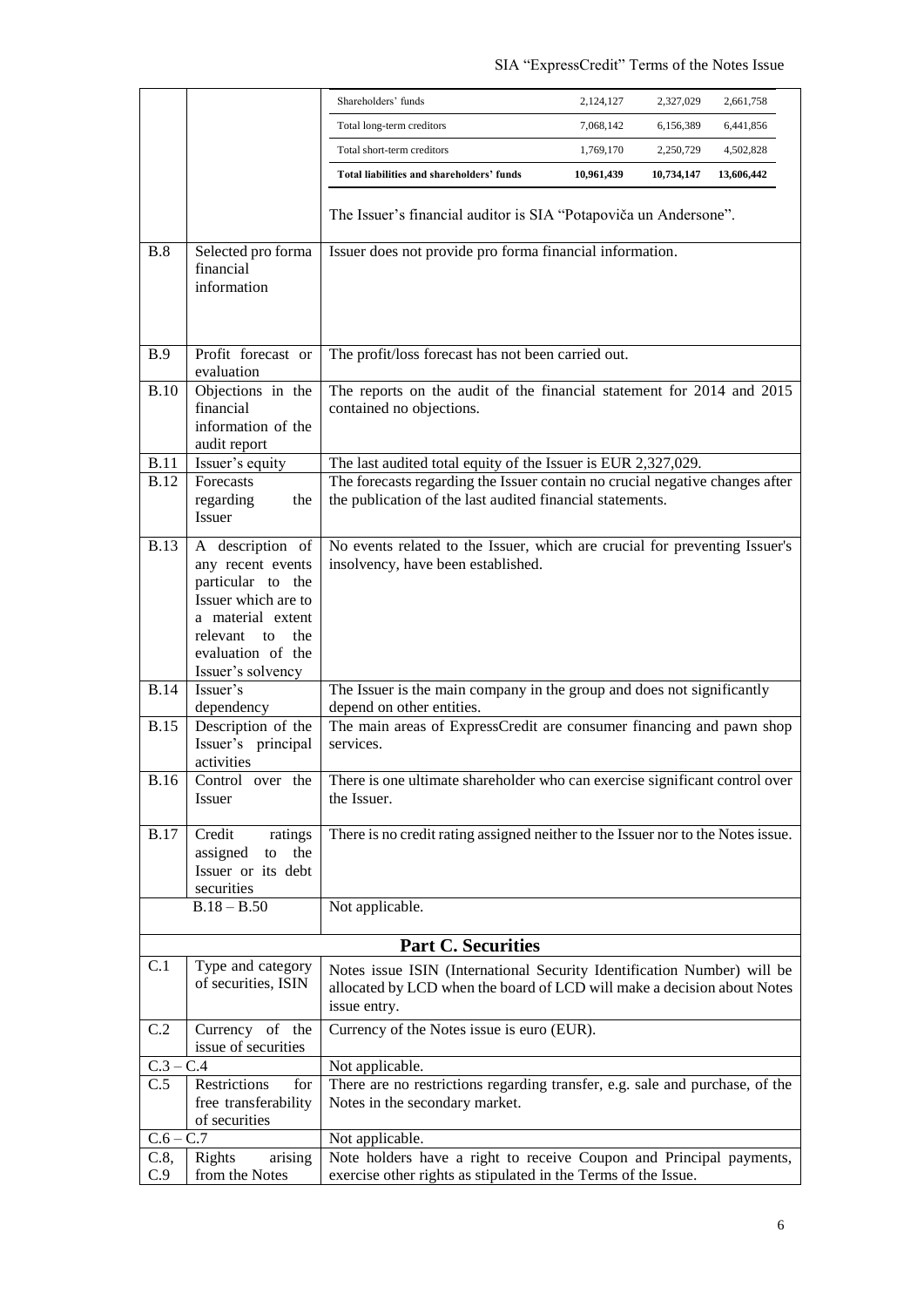|              |                           | The Coupon rate is 14% per annum. The Issuer will withhold taxes                                               |
|--------------|---------------------------|----------------------------------------------------------------------------------------------------------------|
|              |                           | according with applicable laws in Latvia.                                                                      |
|              |                           | The Coupon starts to accrue on the First Settlement Date - 19 October 2016                                     |
|              |                           | and the Coupon is payable each month on 25 <sup>th</sup> date.                                                 |
|              |                           | The Nominal amount (EUR 1,000 per Note) will be repaid on 25 October                                           |
|              |                           | 2021. The payment of Coupon and Nominal amount will be done through                                            |
|              |                           | the LCD.                                                                                                       |
|              |                           | Yield on the Notes is calculated applying 360 days in one year / 30 days in                                    |
|              |                           | one month day count method and it depends on the price, which is paid.                                         |
|              |                           | There is no representative of the debt security holders. However, each Note                                    |
|              |                           | holder may represent itself or jointly with other Note holders.                                                |
| C.10         | Interest<br>payment       | Not applicable. There is no derivative component embedded in the terms of                                      |
|              | of securities based       | the Notes.                                                                                                     |
|              | derived<br>on             |                                                                                                                |
|              | financial<br>instruments  |                                                                                                                |
| C.11         | <b>Inclusion of Notes</b> | The Issuer may decide to list the Notes on the regulated market.                                               |
|              | in the regulated          |                                                                                                                |
|              | market                    |                                                                                                                |
| C.12         | Minimum                   | The Nominal value of one Note is EUR 1,000 (one thousand euro).                                                |
|              | denomination<br>of        |                                                                                                                |
|              | the issue                 |                                                                                                                |
|              | $C.13 - C.22$             | Not applicable.                                                                                                |
|              |                           | Part D. Risks                                                                                                  |
| D.1,         | information<br>Key        | When making an investment in Notes, the Noteholder undertakes certain                                          |
| D.2          | on the key risks          | financial risks. The main risk factors that influence the Issuer are changes                                   |
|              | that are specific to      | in regulatory enactments risk, licensing risk, macroeconomics risk,                                            |
|              | the Issuer or its         | competition risk, refinancing risk, dependence on managing employees                                           |
|              | industry                  | risk, ownership of the Issuer risk and operational risk.                                                       |
| D.3          | Key information           | When investing funds in Notes, investors undertake the following risks                                         |
|              | on the key risks          | related to debt securities: 1) Notes repayment risk; 2) there may be no                                        |
|              | that specific to the      | possibility of selling Notes in the secondary market; 3) up to the moment                                      |
|              | securities                | of repayment of the issue, the price in the secondary market may be lower                                      |
|              |                           | than the Nominal Value of Notes; 4) regulatory enactments, which regulate                                      |
|              |                           | tax rates and tax payment procedure and which may negatively affect the<br>profitability of Notes, may change. |
|              | $D.4 - D.6$               | Not applicable.                                                                                                |
|              |                           | Part E. Offer                                                                                                  |
| $E.1 - E.2a$ |                           | Not applicable.                                                                                                |
| E.2b         | for the<br>Reasons        | Funds that are raised as a result of the Notes issue will be used in the                                       |
|              | offer and use of          | ordinary course of business of the Issuer.                                                                     |
|              | when<br>proceeds          |                                                                                                                |
|              | different<br>from         |                                                                                                                |
|              | making<br>profit          |                                                                                                                |
|              | and/or<br>hedging         |                                                                                                                |
|              | certain risks             |                                                                                                                |
| E.3          | A description of          | Not applicable.                                                                                                |
|              | the<br>terms<br>and       |                                                                                                                |
|              | conditions of the         |                                                                                                                |
|              | offer                     |                                                                                                                |
| E.4          | A description of          | AS BlueOrange Bank (former Baltikums Bank AS) (the Arranger) is                                                |
|              | any interest that is      | organizing the Notes issue and may have other business transactions with                                       |
|              | material<br>to<br>the     | the Issuer.                                                                                                    |
|              | issue/offer               |                                                                                                                |
|              | including                 |                                                                                                                |
|              | conflicting<br>interests  |                                                                                                                |
|              | $E.5 - E.6$               | Not applicable.                                                                                                |
| E.7          | Estimated                 | All the expenses related to the acquisition and custody of Notes are borne                                     |
|              | expenses charged          | by an investor in compliance with the price-list of a credit institution or                                    |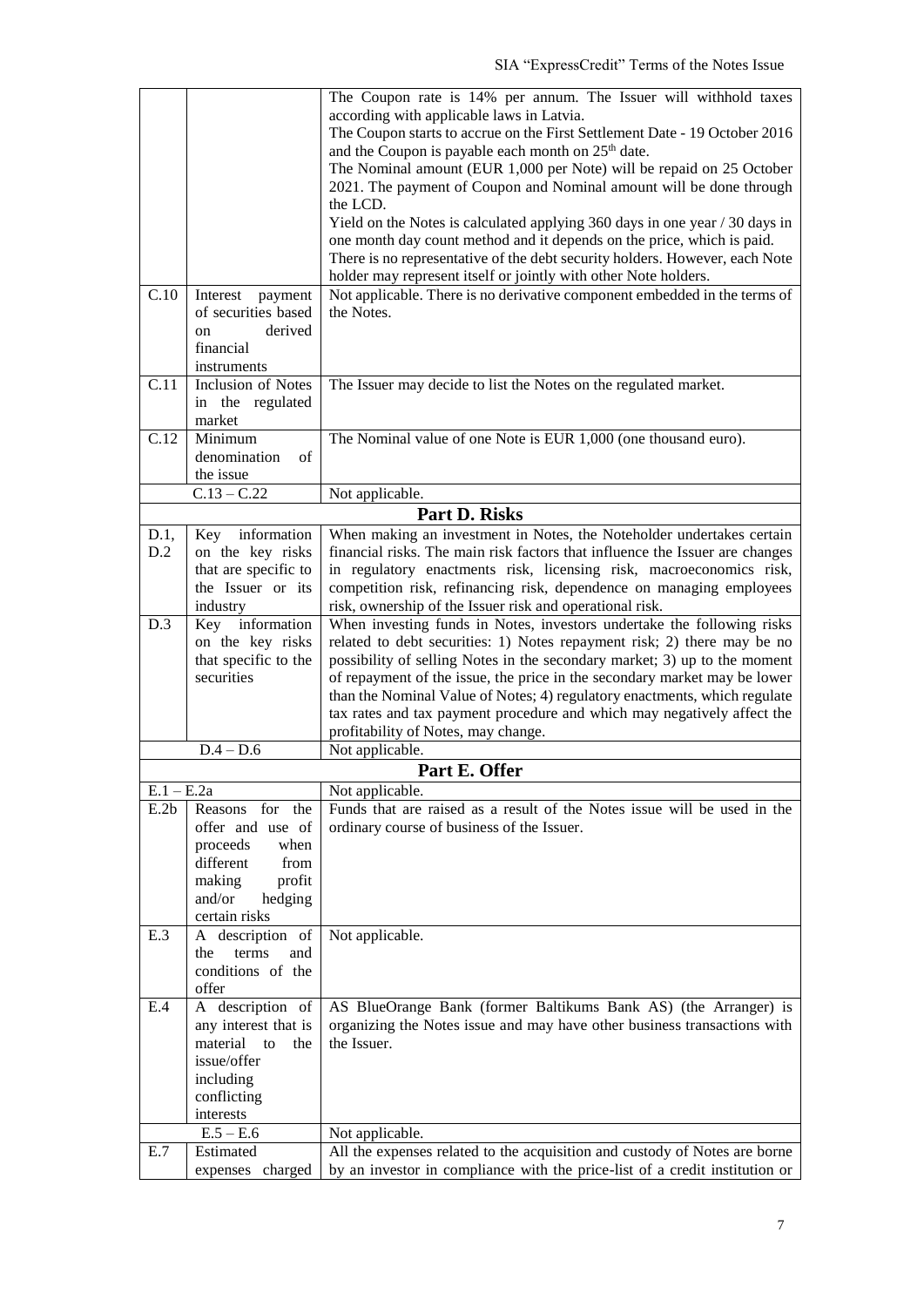| to the investor by<br>the issuer or the<br>offeror | investment service provider, through which the investor purchases and<br>keeps Notes. The Issuer is not obliged to compensate for expenses incurred<br>by the investor.                                                                                        |
|----------------------------------------------------|----------------------------------------------------------------------------------------------------------------------------------------------------------------------------------------------------------------------------------------------------------------|
|                                                    | The investor may have additional tax payment obligations related to Notes<br>depending on the investor's country of residence. The Issuer will deduct<br>taxes from Coupon payments in compliance with the applicable legal acts<br>of the Republic of Latvia. |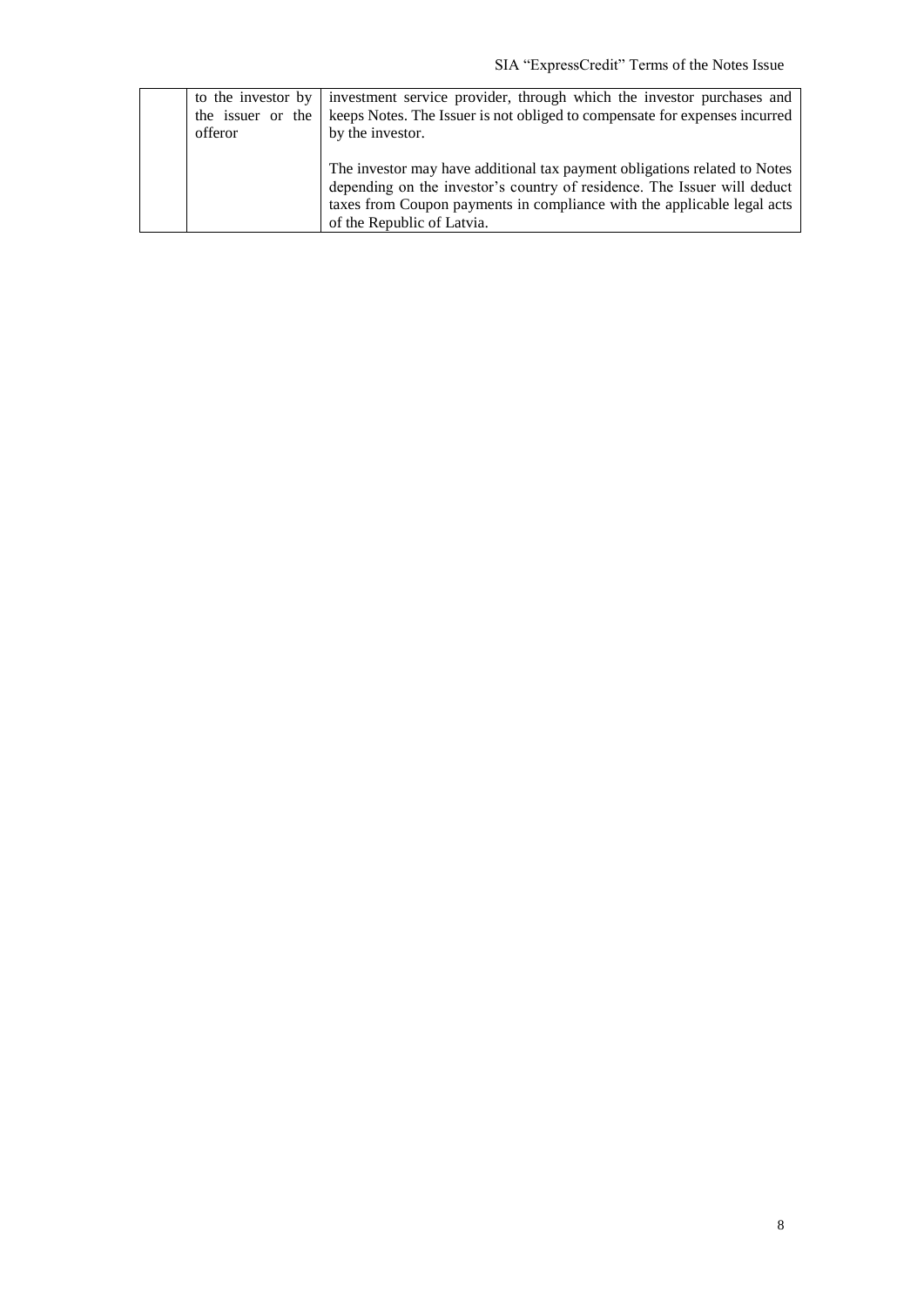## <span id="page-8-0"></span>2. Risk Factors

## 2.1. Important note

The risks indicated in this section may reduce Issuer's ability to fulfil its obligations and cause its insolvency in the worst-case scenario. Noteholders have to take into account that Notes are not secured with collateral and third parties have not guaranteed Notes and Coupon payments related thereto. This section may not feature all the potential risks, which may affect the Issuer.

## 2.2. Changes in regulatory enactments

The Issuer carries out its activity in Latvia and most of the risks, which affect it, are related to the general economic situation in the country and regulatory enactments adopted by the Saeima of the Republic of Latvia or Cabinet of Ministers of the Republic of Latvia.

Currently, the activity of the Issuer and other non-bank credit companies in Latvia is regulated by Cabinet Regulation No. 245, by Cabinet Regulation No. 1219, Personal Data Protection Law, Unfair Commercial Practice Prohibition Law, Law On Extrajudicial Recovery of Debt and Consumer Rights Protection Law.

Significant changes in existing regulatory enactments or implementation of new regulations in the Republic of Latvia might negatively affect the business and solvency of the Issuer.

#### 2.3. Licensing risk

Consumer Rights Protection Centre (CRPC) carries out supervisory functions for consumer finance and debt collection companies. CRPC issues licenses for companies in these sectors.

The Issuer and its subsidiary (SIA "MoneyMetro") are licensed consumer finance company. The Issuer and SIA "MoneyMetro" has obtained non terminated license.

The Issuer's subsidiary SIA "ExpressInkasso" is a licensed debt collection company. Its license is valid till 17 December 2016. ExpressCredit has supplied documents for annual renewal of the license.

Licensed activities represent significant part of business operations. CRPC is entitled to withdraw licenses in case there are breach of regulations set forth by legal acts of the Republic of Latvia. The risk is managed at higher management level by following regulations and recommendations.

#### 2.4. Macroeconomics

Current economic development of Latvia, where the Issuer is established, is considered as stable. Such macroeconomic indicators as unemployment, inflation and income level, and the international rating agency credit ratings indicate a positive economic development.

If the disposable income of population declines rapidly, it can adversely affect clients' ability to return the loans to the Issuer, which in turn may reduce its ability to meet obligations to the Note holders.

## 2.5. Competition risk

As of the date of signing Terms of the Issue, there were 59 licensed consumer finance companies which operated in the territory of Latvia, offering different credit services; 19 of them offered pawn loans (loans issued against pledge of movable property), 19 of them offered consumer loans (unsecured loans). Licensed consumer finance companies also operate in such areas as distance loans (19 companies), mortgage loans and loans against vehicle. Among the licensed consumer finance companies a large part of lenders operate in a virtual environment, or only in a small geographic area.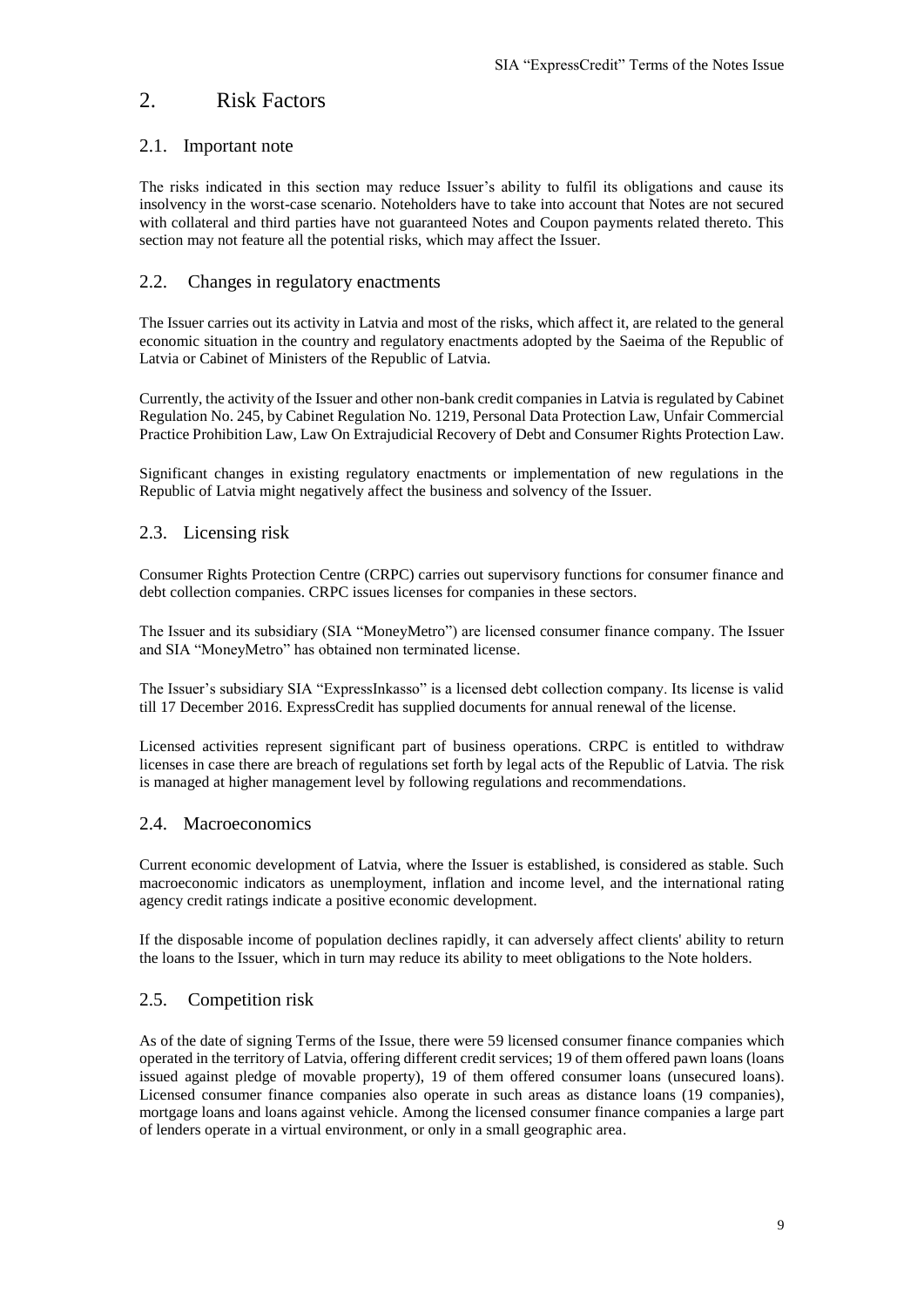Issuer provides services throughout the territory of Latvia - a total of 39 cities and rural areas. Taking into account the number of businesses that provide similar services, the Issuer's existing branch network, the quality of services and barriers to entry in the market, the Issuer risks of competition is not considered to be significant.

The Issuer's management has extensive experience in managing entrepreneurial activity, which is useful in adjusting to market changes and managing the company in changing conditions of external environment.

## 2.6. Refinancing risk

Principal of Notes will be repaid as a lump sum at maturity date, therefore the Issuer has increased refinancing risk. The Issuer will seek to refinance Bond issue or look for other funding sources in order to decrease refinancing risk.

## 2.7. Dependence on managing employees risk

In future, Issuer's duties will be affected by its ability to attract, preserve, and motivate highly qualified and experienced personnel. There is competition for personnel with the relevant skills and experience in Latvia, and it is comparatively high; however, the Issuer has successful experience in the field of personnel management, offering education, professional growth, and development possibilities, as well as different motivation programs to the employees.

## 2.8. Ownership of the Issuer risk

Shareholders structure of the Issuer consists of two companies that are controlled by the chairman of the board of the Issuer and two members of the board of the Issuer. Taking into account such shareholders' structure, shareholders can significantly influence operational matters of the company and its subsidiaries. In a situation that is not described in the Terms of the Issue and interests of the shareholders will not match with interests of Note holders, the interests of Note holders might not be taken into consideration, since shareholders are able to make decisions contrary to Note holders' interests.

## 2.9. Operational risk

Operational risk is a possibility of experiencing losses due to insufficient or unsuccessful inner processes, personnel management, systems, or external circumstances. The number of Issuer's employees reaches 279 persons; therefore, thorough personnel selection is carried out, accurate descriptions of job duties are compiled, division of duties is coordinated, constant investments are made within the IT system, which allows the Issuer to reduce operational risks.

#### 2.10. Risks related to Notes

#### 2.10.1. Notes repayment risk

Notes are equivalent to other unsecured loans of the Issuer. In case of Issuer's insolvency, Note holders have the same right to receive their investment as other creditors of the relevant group in accordance with applicable regulatory enactments. There are no contracts or other transaction documents, which would subordinate the claims of Noteholders to other unsecured obligations of the Issuer. The Issuer has pledged all of its assets in favor of notes investors (ISIN LV0000801280) with remaining nominal value of EUR 2,250,000.00. The Issuer is not prohibited from pledging assets in favor of other creditors.

#### 2.10.2. Liquidity risk

Neither the Issuer, nor any other person guarantees the minimum liquidity of Notes. Noteholders should take into account that there may be difficulties in selling Notes in the secondary market.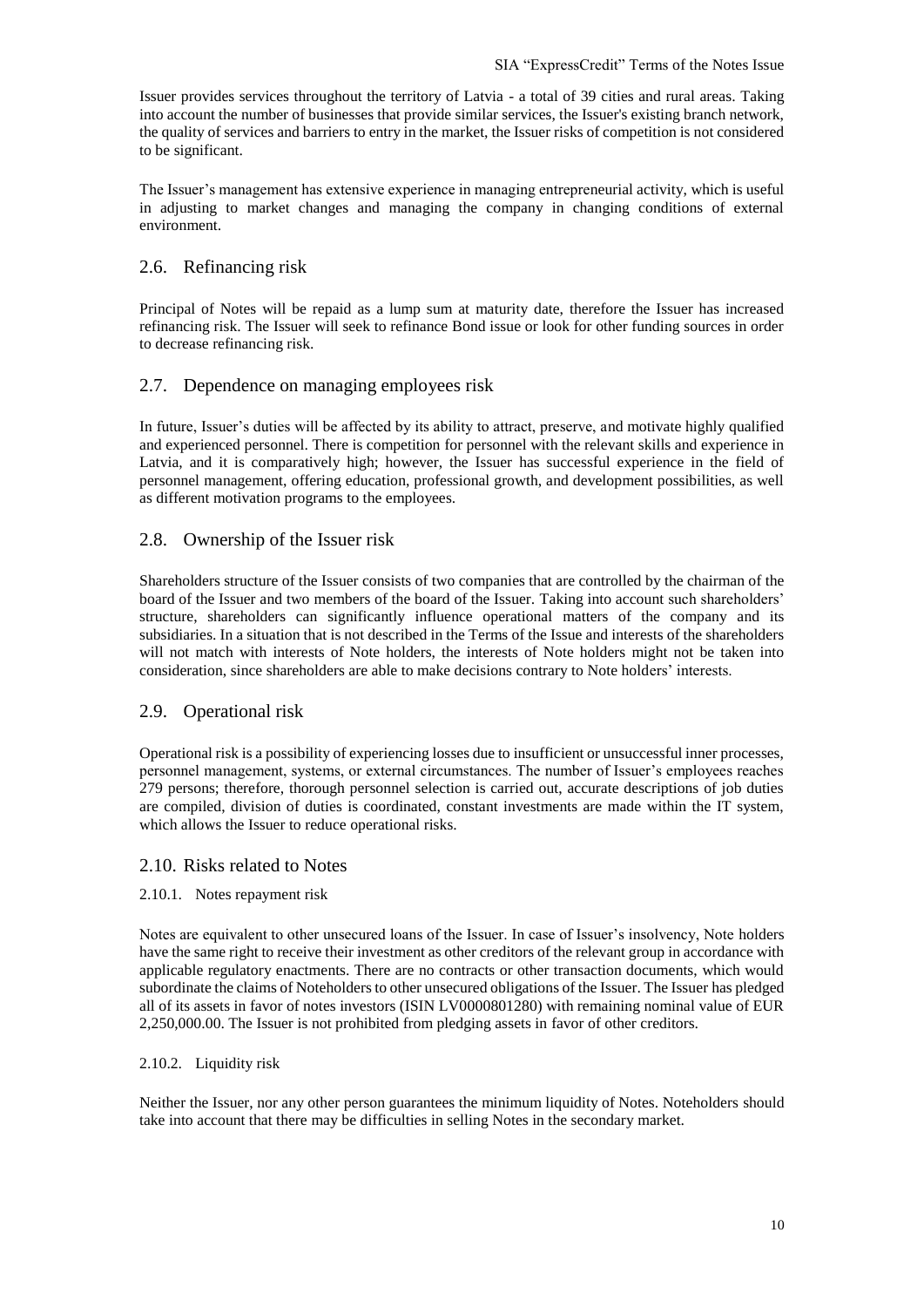#### 2.10.3. Price risk

Notes will be repaid for their Nominal Value, yet the price in the secondary market may change significantly. Neither the Issuer, nor any other person undertakes to maintain a certain price level of Notes.

## 2.10.4. Tax risk

Tax rates and tax payment procedure applicable at the moment of purchase of Notes to the tax residents, non-residents of Latvia, and residents of other countries may change. The Issuer will not compensate for the increase in taxes to Noteholders, therefore Noteholders may receive smaller payments related to Notes.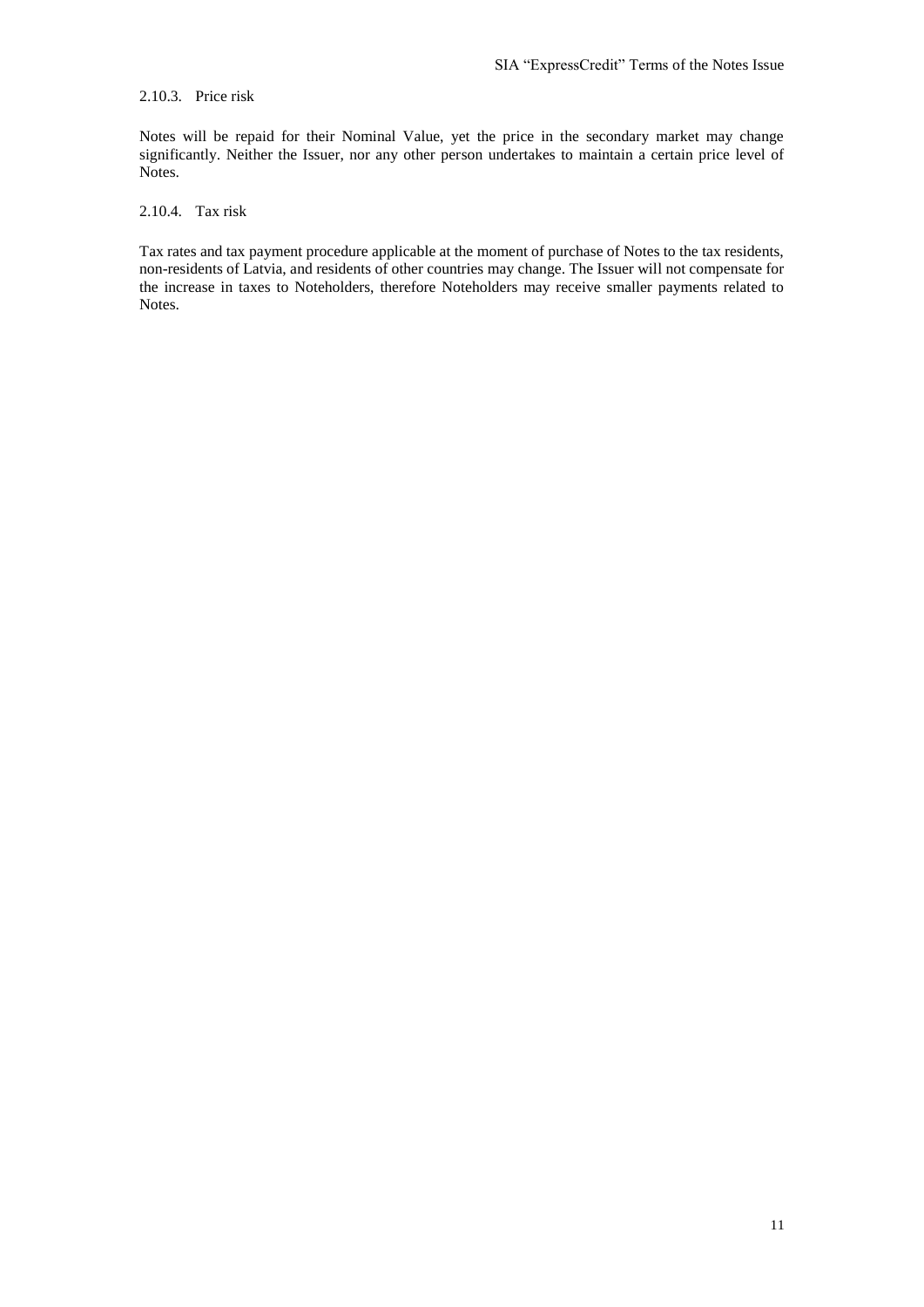## Responsible persons

3.

Hereby we, members of the board of SIA ExpressCredit, Agris Evertovskis (chairman), Kristaps Bergmanis and Didzis Admidins, certify that, by paying sufficient attention to this purpose, the information included in the Terms of the Issue is true, in accordance with the facts, and no information which may affect its meaning is concealed therein.

Agris Evertovskis Kristaps Bermanis Didzis Admīdiņā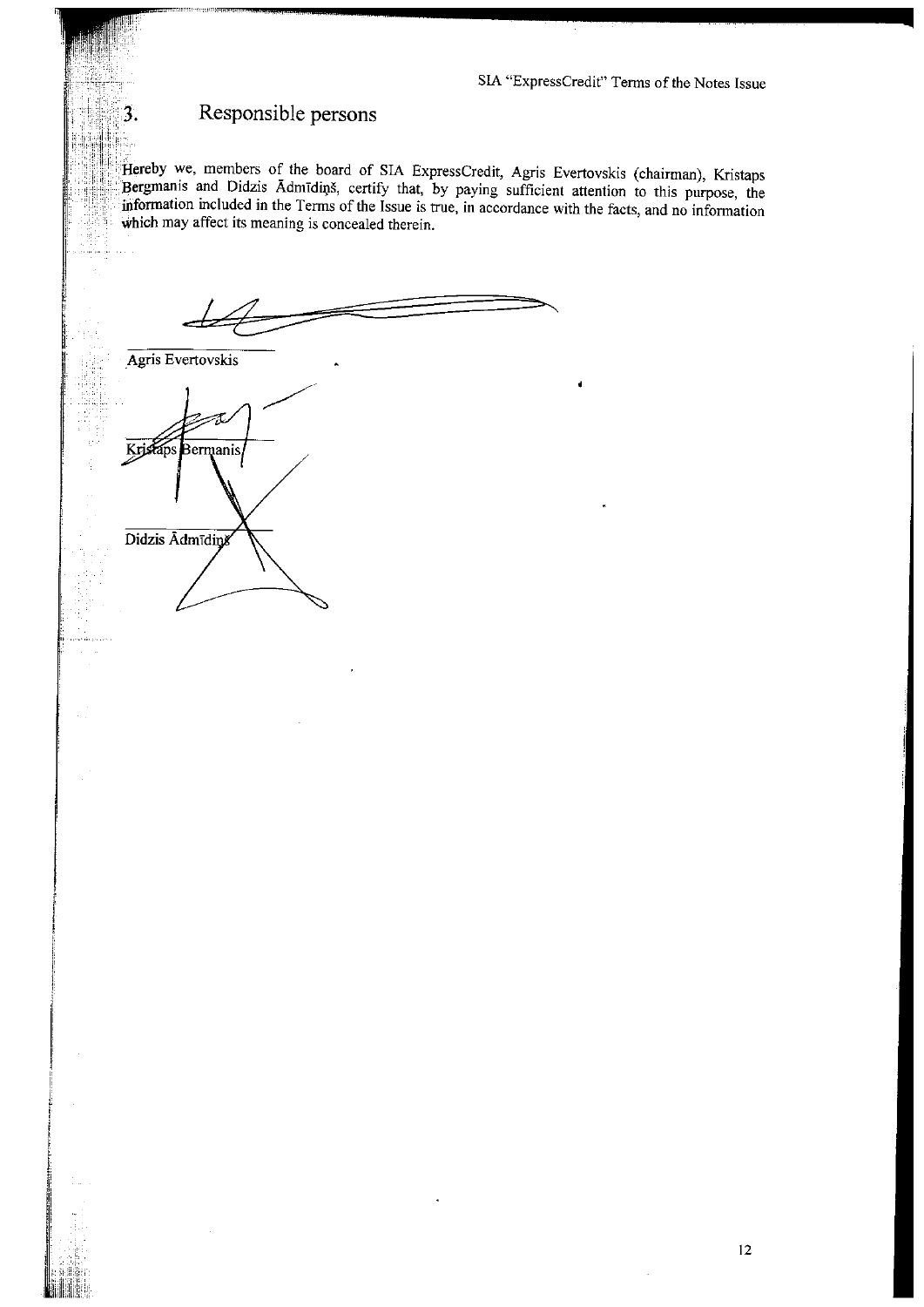## <span id="page-12-0"></span>4. Information on Notes

## 4.1. The use of the proceeds

Funds that will be raised as a result of the Notes issue will be used in the ordinary course of business of the Issuer.

It is planned to attract funds in the amount of EUR 5,000,000.

## 4.2. Information on the offered Notes

### 4.2.1. General Information

The Notes are bearer and any person or entity that holds the Notes in his securities account has the right to receive Coupon and the Principal payments. It is planned to issue 5,000 Notes with nominal value of EUR 1,000.00 for one Note and total nominal value of EUR 5,000,000.00.

Notes issue ISIN (International Security Identification Number) will be allocated by LCD when the board of LCD will make a decision about Notes Issue entry.

#### 4.2.2. Legal acts that regulate the Notes issue

The Notes issue is arranged in compliance with the Financial Instrument Market Law and other legal acts of the Republic of Latvia that are in force including the FCMC, the LCD and the Nasdaq Riga regulations.

All disputes between Note holders and the Issuer shall be settled in courts of the Republic of Latvia in accordance to the legal acts in force. Terms of the Issue are drafted and signed in English and any translations of the Terms of the Issue into another language are unofficial and made exceptionally for the Investors' convenience. In case of any disputes' settlement, interpretation of the norms of the Terms of the Issue in English holds the priority against an interpretation in any other language.

#### 4.2.3. Form and accounting of the Notes

The Notes are issued in dematerialized form and appear as a book entry in the LCD, which will provide the accounting function for the Notes.

#### 4.2.4. Currency of the Notes

Currency of the notes is EUR.

#### 4.2.5. Subordination of the Notes

The Notes rank pari passu with other unsecured obligations of the Issuer. In case of the insolvency of the Issuer, the Note holders will be entitled to recover their investment on the same terms as other creditors in the respective claims' group according to the relevant legal acts. There are no contracts or other transaction documents that would subordinate the claims of the Note holders to other unsecured liabilities of the Issuer.

The Issuer has pledged all of its assets, and assets of SIA "ExpressInkasso" in favor of notes investors (ISIN LV0000801280) with remaining nominal value of EUR 2,250,000.00. The Issuer is not prohibited from pledging assets in favor of other creditors.

4.2.6. Rights and restrictions connected with the Notes issue

Any Note holder has the right to receive Coupon and the Principal payments in accordance with the 4.2.7. and 4.2.8. section of the Terms of the Issue, as well as exercise other rights fixed in the terms and legislation of the Republic of Latvia.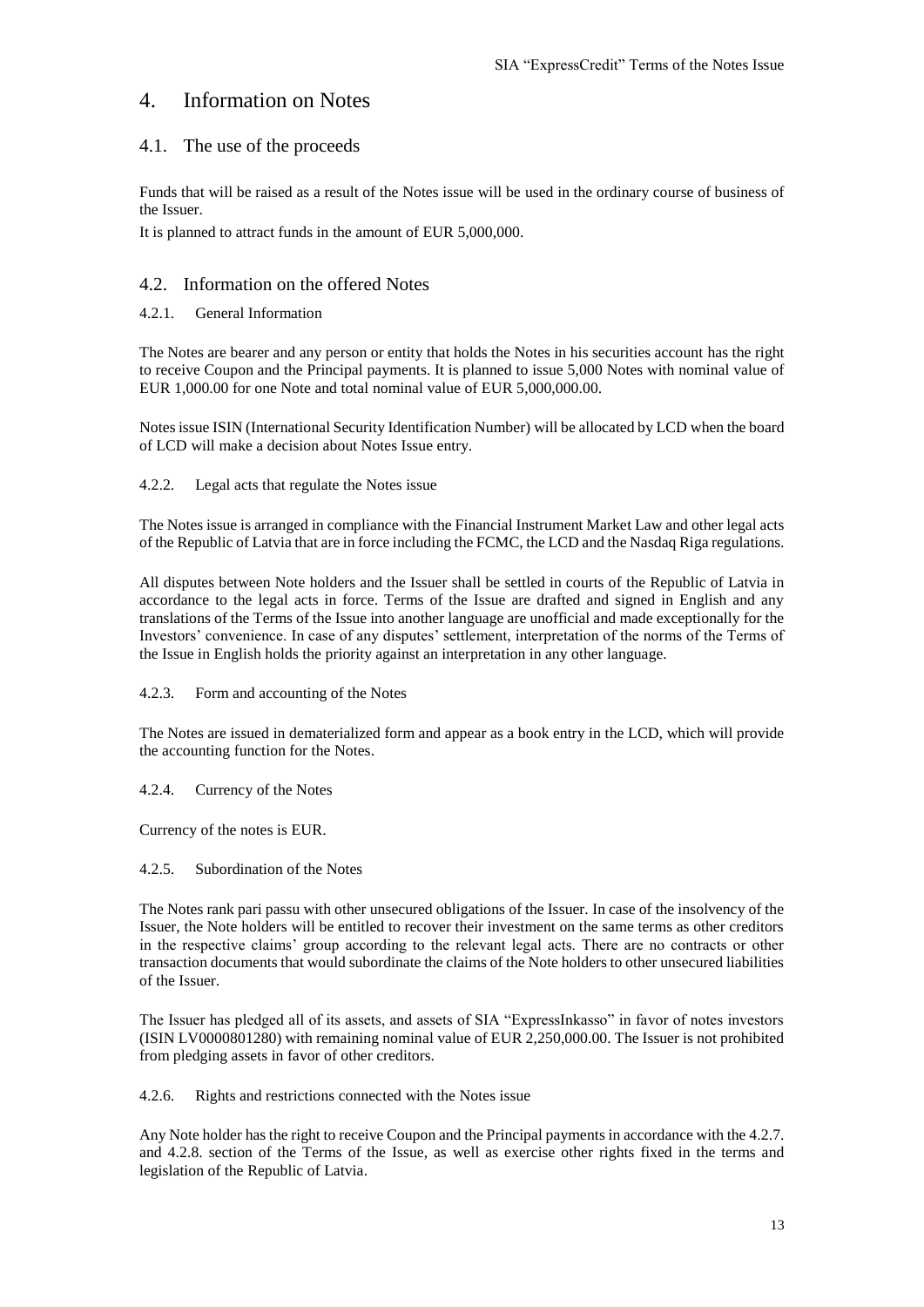#### 4.2.7. Coupon payment

The Coupon rate for the Notes is 14% per annum and it is fixed until the maturity of the Notes.

Coupon payments are made every calendar month – on  $25<sup>th</sup>$  date. The first payment is done on 25 November 2016, the last – on 25 October 2021. Coupon calculation date is 5th (fifth) business days before coupon payment date. At the end of the Coupon calculation date Note holders list, who will be eligible for the Coupon payments, will be fixed. Coupon payment shall be made to the Note holders, as per Note holders list, on each Coupon payment date for the preceding Coupon period.

The Issuer pays the Coupon through the intermediary of LCD and in accordance with applicable LCD regulations, which regulate the procedure for paying income from debt securities. LCD regulations applicable on the day of preparation of the Terms of the Issue are LCD regulations No. 8 "On Payment of Dividends, Coupons, Principal and other Cash Proceeds".

If the date of a Coupon payment is a holiday, the Issuer makes the relevant Coupon payment on the first business day after the holiday. However, if the closest business day after the holiday occurs in the next month, the Coupon payment is made on the business day preceding the holiday.

The Coupon payment is determined according to the following formula:

 $CPN = F * C / 12$ , where

CPN – value of a Coupon in EUR

F – Nominal;

C – Coupon annual interest rate;

D – Actual amount of days during the period of Coupon rate calculation.

The first Coupon payment is determined according to the following formula:

 $CPN = F * C * 37 / 360$ , where

CPN – value of a Coupon in EUR

F – Nominal;

C – Coupon annual interest rate;

If the Issuer has not made Coupon or Principal payments on the dates stated in the Terms of the Issue the Note holders have the right to submit claims for Coupon and Principal repayment no earlier than 5 (five) Business days after the relevant Coupon or Principal payment date.

4.2.8. Procedure of the Notes Repayment

The Principal of the Notes will be repaid as a lump sum at the date of maturity of the Notes. Note holders will receive EUR 1,000.00 for each Note or remaining Principal value, in case of partial call option as per clause 4.2.9. The Notes mature on 25 October 2021. Noteholders list eligible to receive the Principal will be fixed at the end of the previous Business day before maturity date. Principal payment shall be made to the Note holders on the maturity date.

The Issuer will pay the Principal of the Notes on the Notes maturity date through the intermediary of LCD in accordance with LCD intermediary and applicable LCD regulations. LCD regulations applicable on the day of preparation of the Terms of the Issue are LCD regulations No. 8 "On Payment of Dividends, Coupons, Principal and other Cash Proceeds".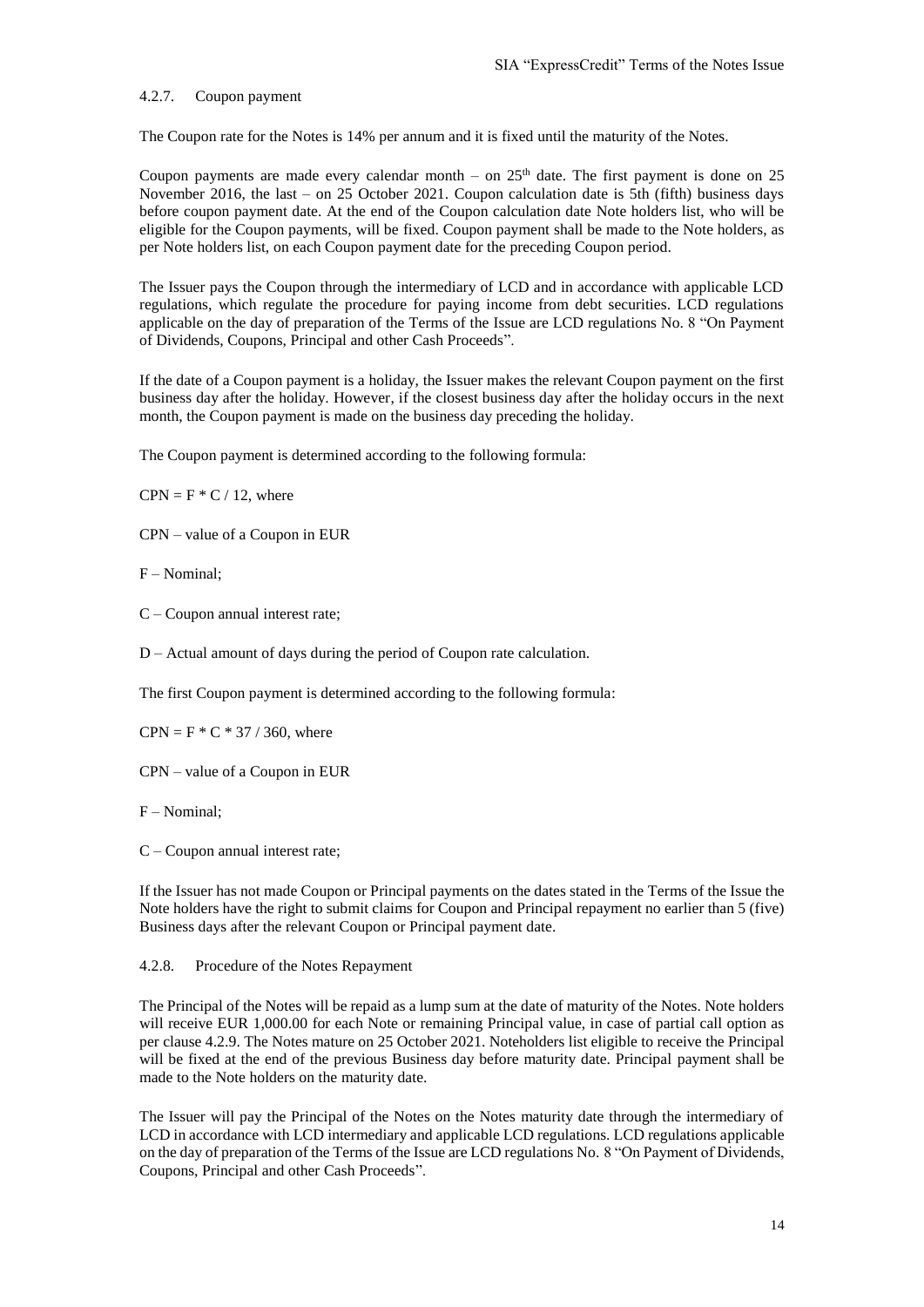If the Notes repayment date is a holiday, the Issuer will repay Principal of the Notes on the first Business day after the holiday observing the terms stated in this section. However, if the nearest Business day after the holiday falls in the next month, Principal of the Notes is to be repaid on the Business day preceding the holiday.

#### 4.2.9. Early redemption

The Issuer has a right to repay Principal prior to maturity (call option) on 25 October 2017, 25 October 2018, 25 October 2019 and 25 October 2020. If the Issuer decides to use call option and repay Principal of the Notes fully or partially, the Issuer will repay Principal amount with 1% premium. Minimum amount of call option is EUR 100.00 (one hundred euro) per one Note with next step of EUR 100.00 (one hundred euro). If the Issuer repays Principal in full amount then the minimum step shall not considered.

If the Issuer decides to use call option and repay Principal of the Notes fully or partially, the Issuer will inform the investors through LCD at least 10 (ten) Business days before the actual repayment of the Principal. Noteholders list eligible to receive the Principal will be fixed at the end of the previous Business day before principal repayment date.

In case of partial call option, the Principal of the issued Notes (held by Note holders) and registered Notes (held in the Arranger's initial placement account) would be decreased accordingly.

Each Note holder has a right to demand early repayment of the Principal (exercise put option) on 25 October 2019. In order to exercise the put option the Note holders have to submit an application to the Issuer or to its appointed agent not earlier than 45 days prior but not later than 30 days prior the put option date.

The Issuer will pay the Principal of the Notes on the Notes date through the intermediary of LCD in accordance with LCD intermediary and applicable LCD regulations. LCD regulations applicable on the day of preparation of the Terms of the Issue are LCD regulations No. 8 "On Payment of Dividends, Coupons, Principal and other Cash Proceeds".

#### 4.2.10. Accrued interest calculation

The first Coupon starts to accrue on 19 October 2016, which is the First Settlement Date of the Notes issue. The accrued Coupon is calculated presuming that there are 360 days in one year (amount of day convention - "European 30/360"). Accrued interest between Coupon payment dates shall be calculated as follows:

- $AI = F * C / 360 * D$ , where
- AI accrued interest;
- $F$  face value;
- C Coupon annual interest rate;

D – the amount of days from the beginning of the Coupon accrual period after 30/360 day count method.

#### 4.2.11. Representation of the Note holders

It is not envisaged but it is not forbidden to create any organization or trustee that would represent the Note holders jointly. In case of the insolvency of the Issuer, every Note holder has the right to represent his own interests in creditors' meetings. The Note holders will have equal rights for satisfaction of their claims with other creditors in the same claims' group.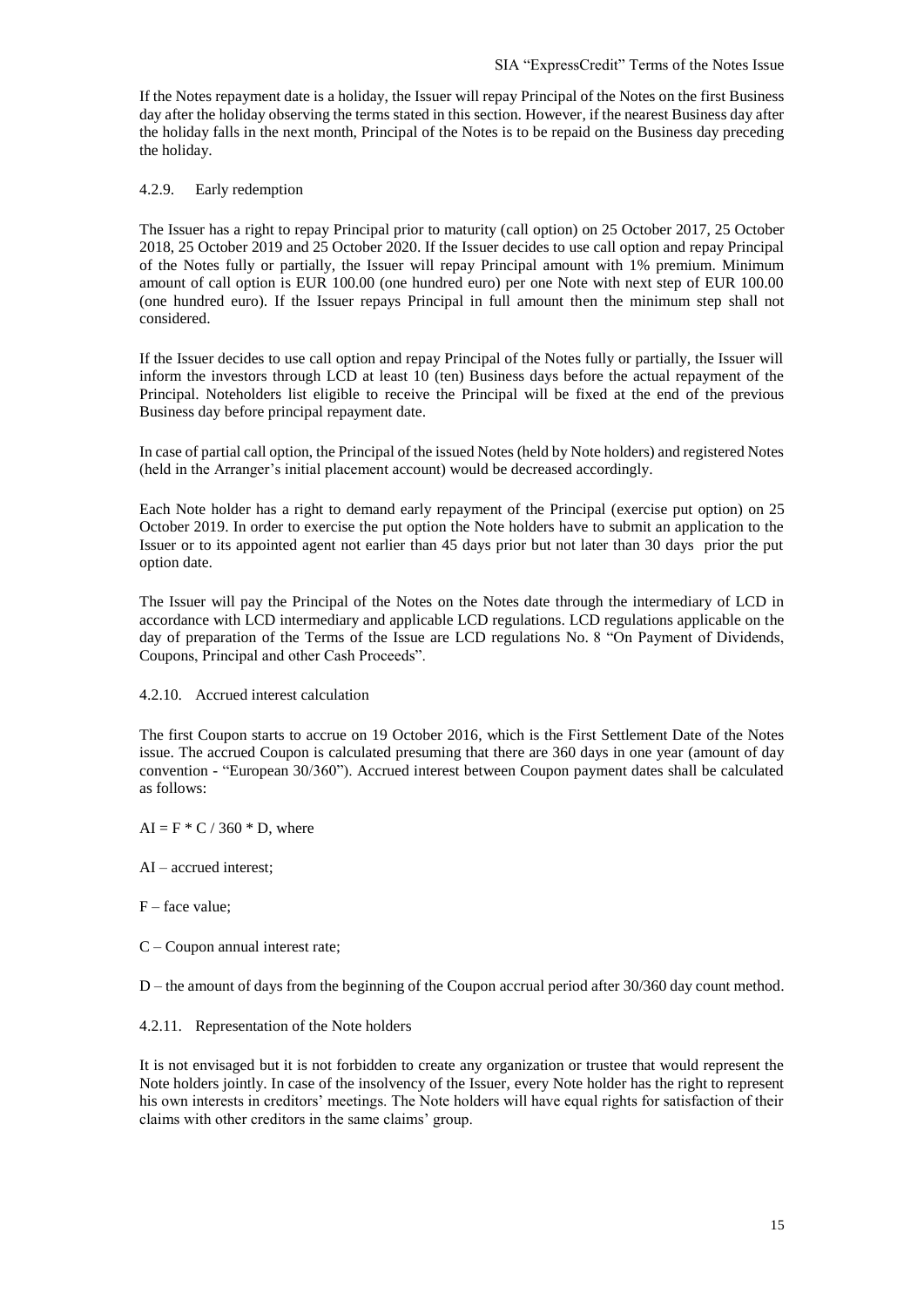4.2.12. Decisions of the Issuer on the Notes issue

On 7 October 2016, the Issuer's shareholders passed the decision (Nr. Obl-1/2016) to issue debt securities (Notes) in the amount of up to and including EUR 5,000,000 (five million euros). On 7 October 2016 the Issuer's Management Board passed the decision (Nr. Obl-1/2016) to issue the Notes and to authorize the members of the board to sign all the documents related to the execution of the Management Board's decision to issue debt securities.

4.2.13. The First Settlement Date of the Notes issue

The First Settlement Date of the Notes issue is 19 October 2016, on which the Coupon starts to accrue.

4.2.14. Restrictions on free circulation of the Notes

There are no restrictions regarding transfer (sale and purchase) of the Notes in the secondary market.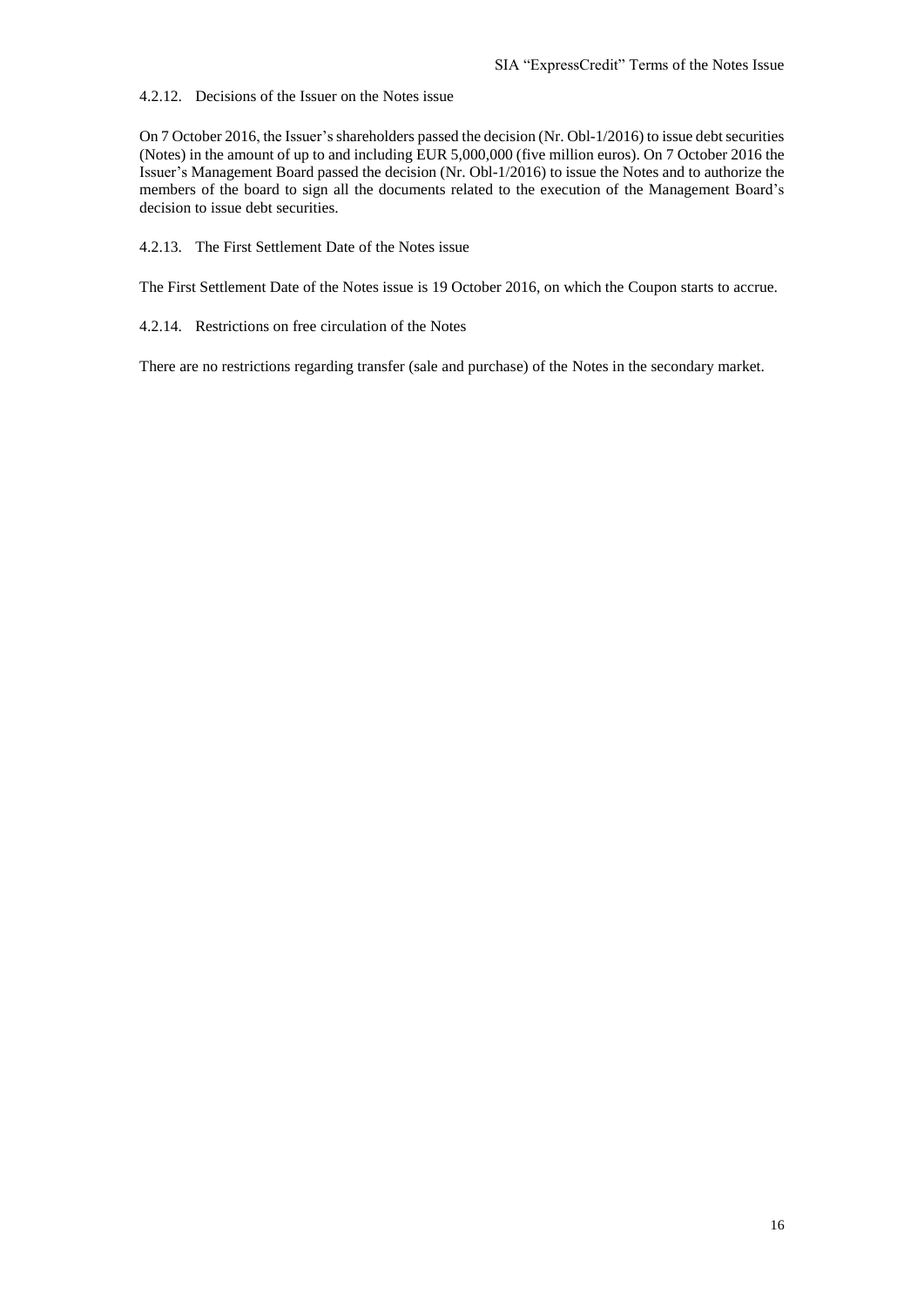## <span id="page-16-0"></span>5. Special Conditions

## 5.1. Event of Default

The Issuer is in default if at least one of the following occurs and as long as it has not been rectified:

- the Issuer has not paid the Coupon in full amount for more than 5 Business days including a case when changes in tax legislation may limit the Issuer's ability to make the full Coupon payment;
- the Issuer has not paid the Principal in full amount for more than 5 Business days including a case when changes in tax legislation may limit the Issuer's ability to make the full Principal payment;
- the Issuer or any of its subsidiaries have failed to perform other liabilities in the amount of over EUR 100,000 for more than 5 (five) Business days;
- the Issuer is in breach of one or several covenants as defined in section 5.3.Covenants.

In the case of non-compliance or inadequate compliance with a payment obligation arising from the Notes, the Note holder in question shall be entitled to require and the Issuer shall be obliged to pay late payment interest which shall accrue on the outstanding amount as of the day following the due date for payment until the day of discharge of the payment obligation at the rate of 0.05% (zero point zero five percent) per day.

In the event of default, a Note holder has the right to demand repayment of the Principal and the accrued interest from the Issuer. The Issuer undertakes within 5 (five) Business days to offer the Note holder to redeem the Notes at the Principal value plus all accrued interest.

#### 5.2. Covenants

As long as the Notes issue is outstanding the Issuer has to ensure that its operations do not breach any of the following:

- The Issuer and its subsidiaries shall continue business operations in the field of consumer lending, sale of goods and debt collection;
- The Issuer and its subsidiaries (the Group) may not lend to the shareholders (in the form of loans or otherwise) of the Group, as well as any borrowings from the Issuer's shareholders shall be unsecured and without any guarantees by the Group, interest and principal repayment shall be after the Notes maturity date;
- Any transactions with Related Persons shall be at market prices;
- The Issuer or its subsidiaries may invest in share capital of other companies only if the participation share is at least 51% and the Issuer retains full control of a company;
- The Issuer's consolidated net debt (borrowings minus cash) divided by total equity shall be less than 4 to 1;
- Loans to shareholders, management and related entities shall not exceed EUR 1,400,000;
- Dividend amount including any interim dividends shall not exceed 40% of the last audited net profit
- To use dividends exceeding 40% of previous year's profit to repay loans to related entities, shareholders and management in 10 days period after the dividend payout
- To not borrow funds with effective interest rate in excess of the Coupon rate;
- To not sell, lease or otherwise allow to use any registered brand names of the Issuer and its subsidiaries;
- Not to start reorganization, liquidation or decrease of share capital.

#### 5.3. Procedure for Applying for the Waiver

The Issuer may apply for the consent (waiver) of Note holders to alter the terms stated in the Terms of the Issue.

The changes in the Terms of the Issue can attribute to such specifications of the Notes as the currency and the Coupon rate, the Coupon calculation method, the procedure of Coupon payments and of the Notes repayment, the admission of the Notes for trading on other regulated markets, and other terms if only they do not interfere with Latvian legislation in force.

The Issuer can apply for the waiver by itself or through the Agent. To apply for the waiver, the Issuer or its Agent shall submit an application for the waiver to Note holders, with intermediation of LCD, or when Notes are listed via Nasdaq Riga information system and the Central Storage of Regulated Information ORICGS, setting out at least the following information: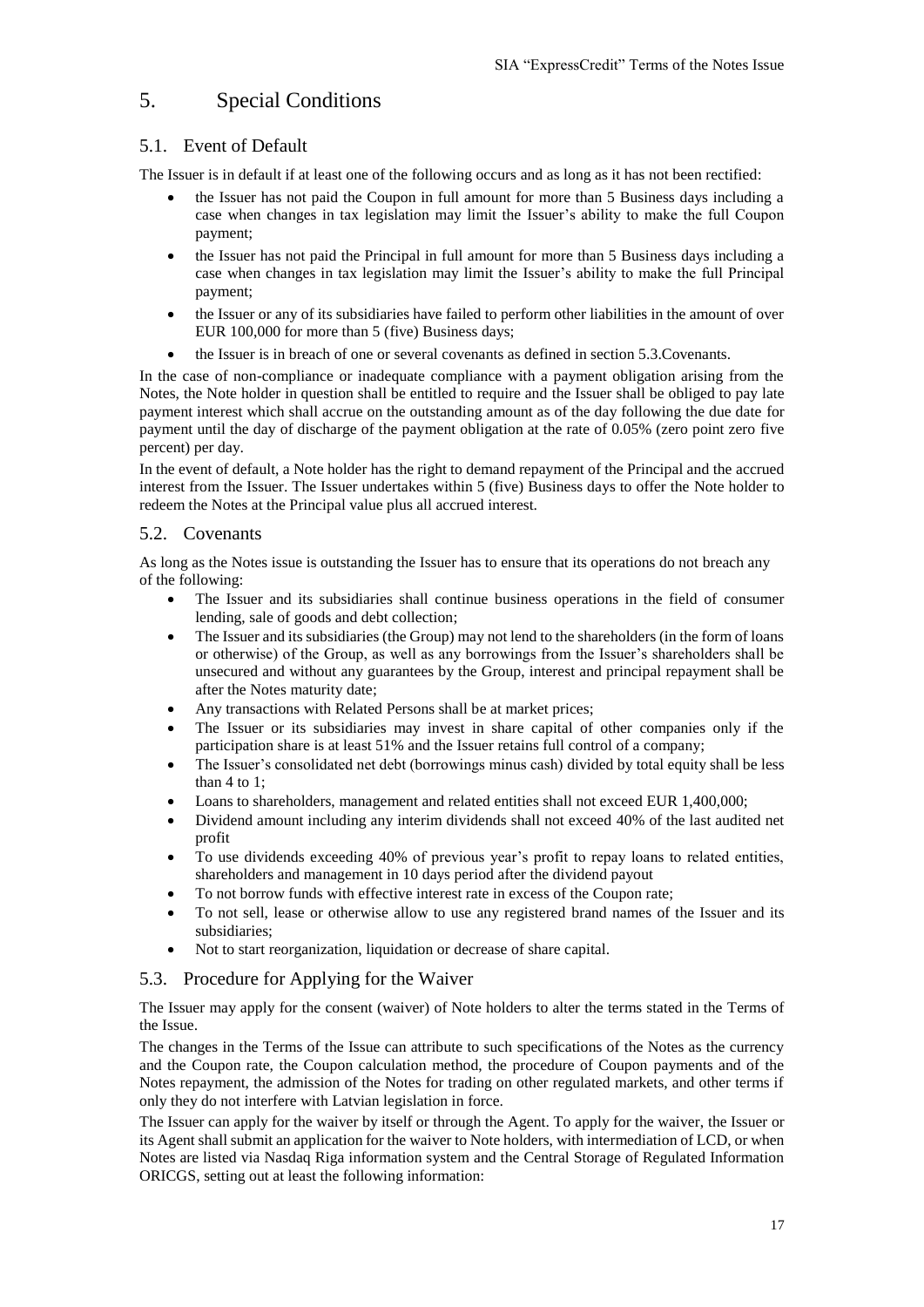- a description of the changes applied for;
- a justification of the necessity of the changes applied for;
- the date when the list of Note holders eligible to grant the waiver will be fixed;
- the term within which a Note holder can grant the waiver to the Bank or refuse to waive;
- instructions concerning notification about the granting of the waiver to the Bank or refusal to grant the waiver, and the questionnaire to be filled in by a Note holder;
- a statement that a Note holder willing to grant the waiver to the Bank shall notify the Bank or its Agent about it within the term specified in the application, which is certified by a postal seal or signature on receipt, and if a Note holder does not notify about the approval to grant the waiver to the Bank or the Agent within the term specified in the application, a Note holder shall be deemed as not having granted the waiver;
- contact details of the Bank and/ or the Agent to be used for notification (telephone number for queries, address for sending filled in and signed questionnaires, and list of representative offices and/ or branches of the Issuer and/ or its Agent where Note holders can submit the questionnaires in person);
- Other information including a fee to Note holders for approving the waiver needed by Note holders for deciding upon granting the consent or refusal to grant the waiver to the Bank.

The list of Note holders shall be inquired from the LCD as of the date falling to the 5th (fifth) Business day after the placement of the application on the Nasdaq Riga web page or when waiver with intermediation of LCD was sent to LCD participants, who hold the Notes in financial securities' custody accounts or are Note holders. The term allowed to Note holders for deciding upon refusal to grant the waiver to the Issuer may not be shorter than 10 (ten) calendar days after the placement of the application on the Nasdaq Riga web page or when waiver with intermediation of LCD was sent to LCD participants, who hold the Notes in financial securities' custody accounts or are Note holders.

Note holders shall submit signed questionnaires with their decision to the Issuer or its Agent by a deadline set in the application. The waiver is deemed to be approved if Note holders owning at least 75% (seventy five per cent) of the issue have voted for granting the waiver. The Notes owned by the Issuer and / or its affiliated persons (subsidiaries, shareholders, management or employees) are not eligible to participate in the voting.

The Issuer or its Agent shall sum up the received votes and notify the public of the results of the voting within 1 (one) Business day after the deadline for submitting the questionnaires by placing a relevant advertisement on Nasdaq Riga web page and ORICGS or by sending notification to LCD participants, who hold the Notes in financial securities' custody accounts or are Note holders.

If the accepted changes refer to specifications of the Notes and/ or Coupon calculation method, as well as procedure of Coupon payments and/ or repayment of the Principal, the Issuer shall inform the LCD on the mentioned changes according to the regulation determined in the LCD rules.

If the Issuer offers Note holders a fee for approving the waiver and the waiver is granted, the Issuer transfers the fee amount to the account stated by a Note holder in the questionnaire not later than 10 (ten) Business days after the waiver comes into force.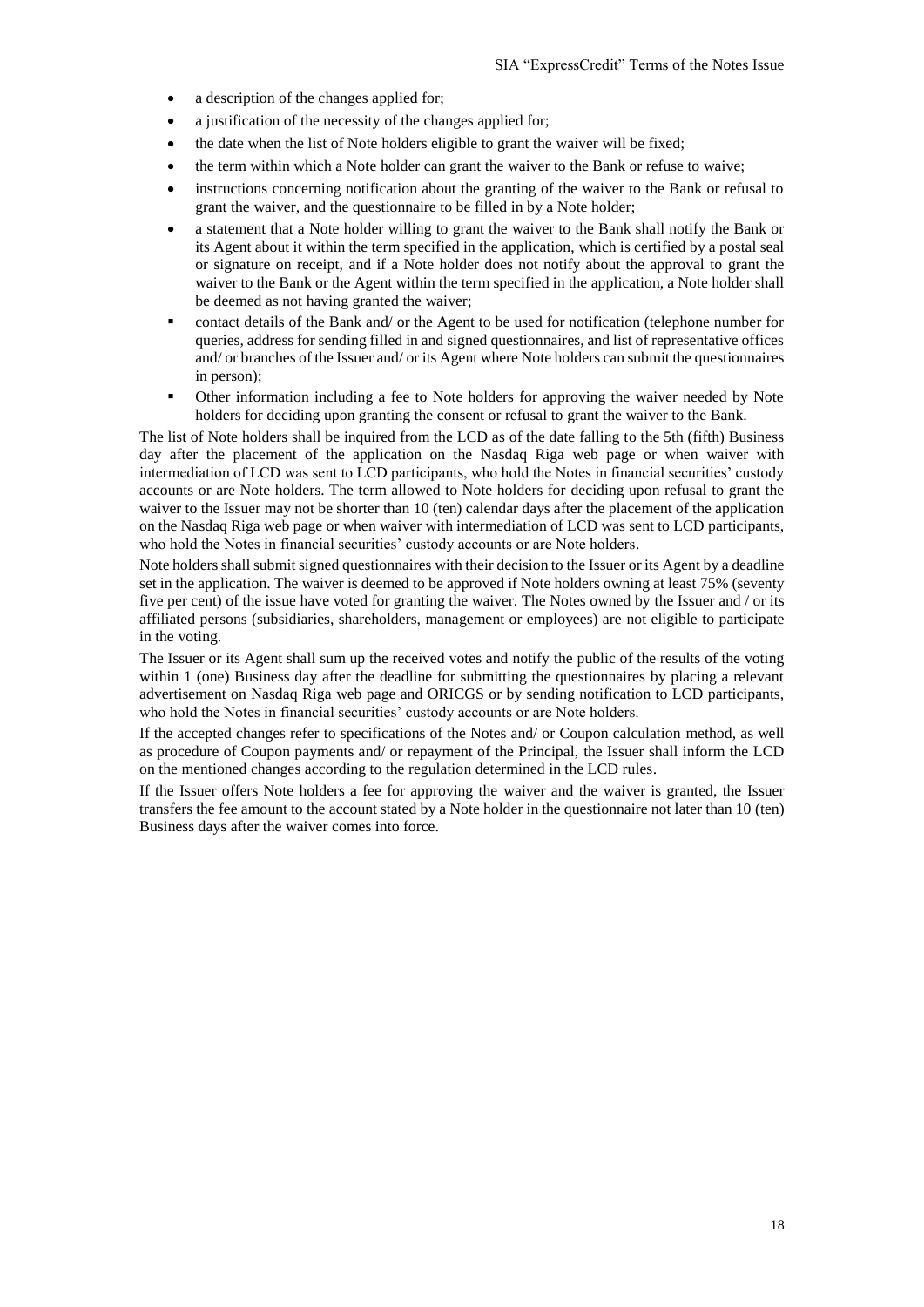## <span id="page-18-0"></span>6. Taxes

## 6.1. Notice

This summary is of general nature and should not be considered a legal or tax advice. This section does not contain full and complete information on all the taxes that relate to investment in the Notes. Tax rates and conditions for paying taxes may change during the life of the Notes. Prospective Note holders should consult with their own tax advisors with respect to their particular circumstances and the effects of the Latvian or foreign tax laws to which they may be subject to.

## 6.2. Definition of Residents and Non-residents

An individual is considered resident of Latvia for tax purposes if his or her permanent place of residence is Latvia; or he or she stays in Latvia for more than 183 days within any 12-month period; or he or she is a citizen of Latvia and is employed abroad by the government of Latvia. If an individual does not meet any of the above-mentioned criteria, he or she is considered a non-resident for tax purposes.

Any legal entity is considered resident of Latvia for tax purposes if it is or should be established and registered in Latvia according to the Latvian legislation. Other legal entities are considered non-residents for tax purposes.

#### **Table 1 – Tax consequences in Latvia regarding the income derived from Notes that are issued by a legal entity registered in Latvia [not being a credit institution] as at 01 September 2016**

| Legal status of                     | Notes that are not in the Public<br><b>Circulation</b> |                           | <b>Conditions</b>                                                                                                                                                                                                                                                                                                                                                                                                                                                                           |
|-------------------------------------|--------------------------------------------------------|---------------------------|---------------------------------------------------------------------------------------------------------------------------------------------------------------------------------------------------------------------------------------------------------------------------------------------------------------------------------------------------------------------------------------------------------------------------------------------------------------------------------------------|
| income<br>beneficiary               | <b>Interest tax</b><br>rate                            | Capital gains<br>tax rate |                                                                                                                                                                                                                                                                                                                                                                                                                                                                                             |
| Individual<br>resident of<br>Latvia | 10%                                                    | $10\%$ <sup>1</sup>       | 10% tax from the interest (coupon) income is withheld and<br>transferred to the State budget by an Issuer of Notes, if it is<br>registered in Latvia.<br>1 - Capital gains from a sale of Notes are considered<br>equivalent to an interest income and taxed at 10% rate in<br>Latvia. Self-assessment and payment of a tax on capital<br>gains [i.e. profits] in Latvia is performed by a beneficiary of<br>capital gains $-$ a resident individual filing the Annual<br>Income Statement. |
| Company<br>resident of<br>Latvia    | 15%                                                    | 15%                       | Interest (coupon) income and a capital gain from the Notes<br>not being in the Public Circulation constitute a part of<br>company's overall income and are taxed at regular 15% tax<br>rate filing the Corporate Income Tax Return for a taxation<br>year.                                                                                                                                                                                                                                  |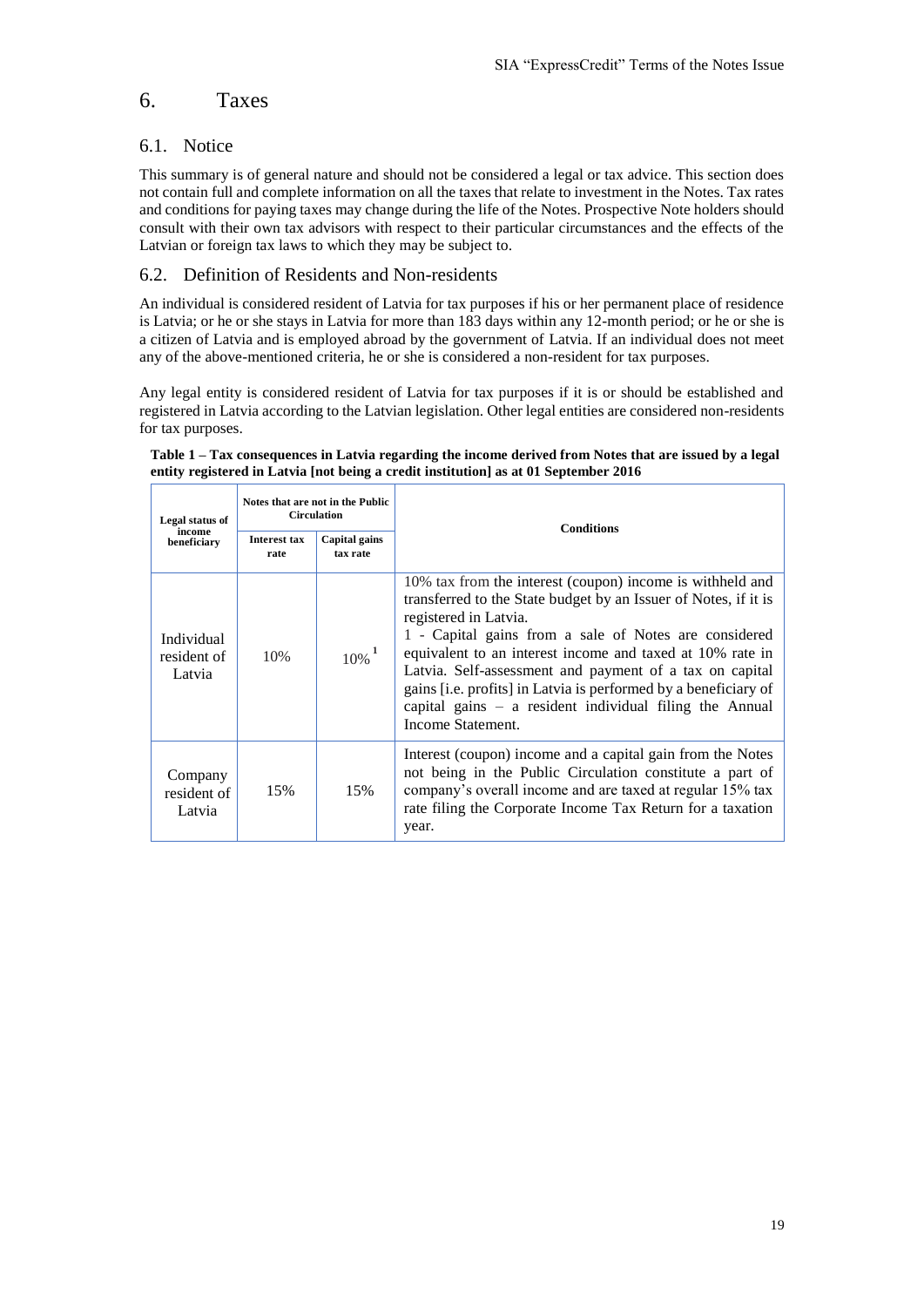| Individual<br>$10\%$ <sup>2,4</sup><br>non-<br>resident |                | $10\%$ <sup>3,4</sup>                                                                                                                                                                                                                                                                                                                                     | 10% tax from the interest (coupon) income is withheld and<br>transferred to the State budget by an issuer of bonds, if it is<br>registered in Latvia.<br>2 - The reduced 7%, 5%, 2.5% or 0% tax rate on interest<br>(coupon) income can be applicable in Latvia only, if it is<br>stipulated by provisions of the Double Tax Treaty                                                                                                                                                                                                                                                                                                                                                                                                                                                                                        |
|---------------------------------------------------------|----------------|-----------------------------------------------------------------------------------------------------------------------------------------------------------------------------------------------------------------------------------------------------------------------------------------------------------------------------------------------------------|----------------------------------------------------------------------------------------------------------------------------------------------------------------------------------------------------------------------------------------------------------------------------------------------------------------------------------------------------------------------------------------------------------------------------------------------------------------------------------------------------------------------------------------------------------------------------------------------------------------------------------------------------------------------------------------------------------------------------------------------------------------------------------------------------------------------------|
|                                                         |                |                                                                                                                                                                                                                                                                                                                                                           | concluded between Latvia and other relevant country.<br>3 - A capital gain from the Notes is considered equivalent<br>to an interest income and taxed at 10% rate. Calculation and<br>withholding of a tax on capital gain [i.e. a profit] is<br>performed by the party paying income, if it is registered in<br>Latvia. If no profit is derived from a sale transaction, the<br>10% tax is not withheld/paid. The Double Tax Treaty<br>provisions may stipulate a tax exemption in Latvia for a                                                                                                                                                                                                                                                                                                                           |
|                                                         |                | capital gain derived by a non-resident individual.<br>4 - A non-resident individual being a beneficiary of interest<br>(coupon) income or a capital gain could be obliged to assess<br>and pay tax in its country of residence at the tax rate<br>specified in the relevant country, which may or may not be<br>higher than the one applicable in Latvia. |                                                                                                                                                                                                                                                                                                                                                                                                                                                                                                                                                                                                                                                                                                                                                                                                                            |
| Company<br>non-<br>resident                             | 5, 6<br>exempt | exempt <sup>6</sup>                                                                                                                                                                                                                                                                                                                                       | Interest (coupon) income and a capital gain derived by a<br>non-resident company (except a company from one of the<br>"black listed countries or territories") are tax exempt in<br>Latvia.<br>5 - An issuer of Notes withholds 15%<br>tax<br>from<br>interest (coupon) payments, if they are made to a company<br>non-resident registered in one of the low tax or non-tax<br>countries or territories specified by the Cabinet Regulations<br>of Latvia (so called "the black listed countries and<br>territories").<br>6 - A non-resident company being a beneficiary of interest<br>(coupon) income or a capital gain could be obliged to assess<br>and pay tax in its country of residence at the tax rate<br>specified in the relevant country, which may or may not be<br>higher than the one applicable in Latvia. |

*Source: LR legal acts*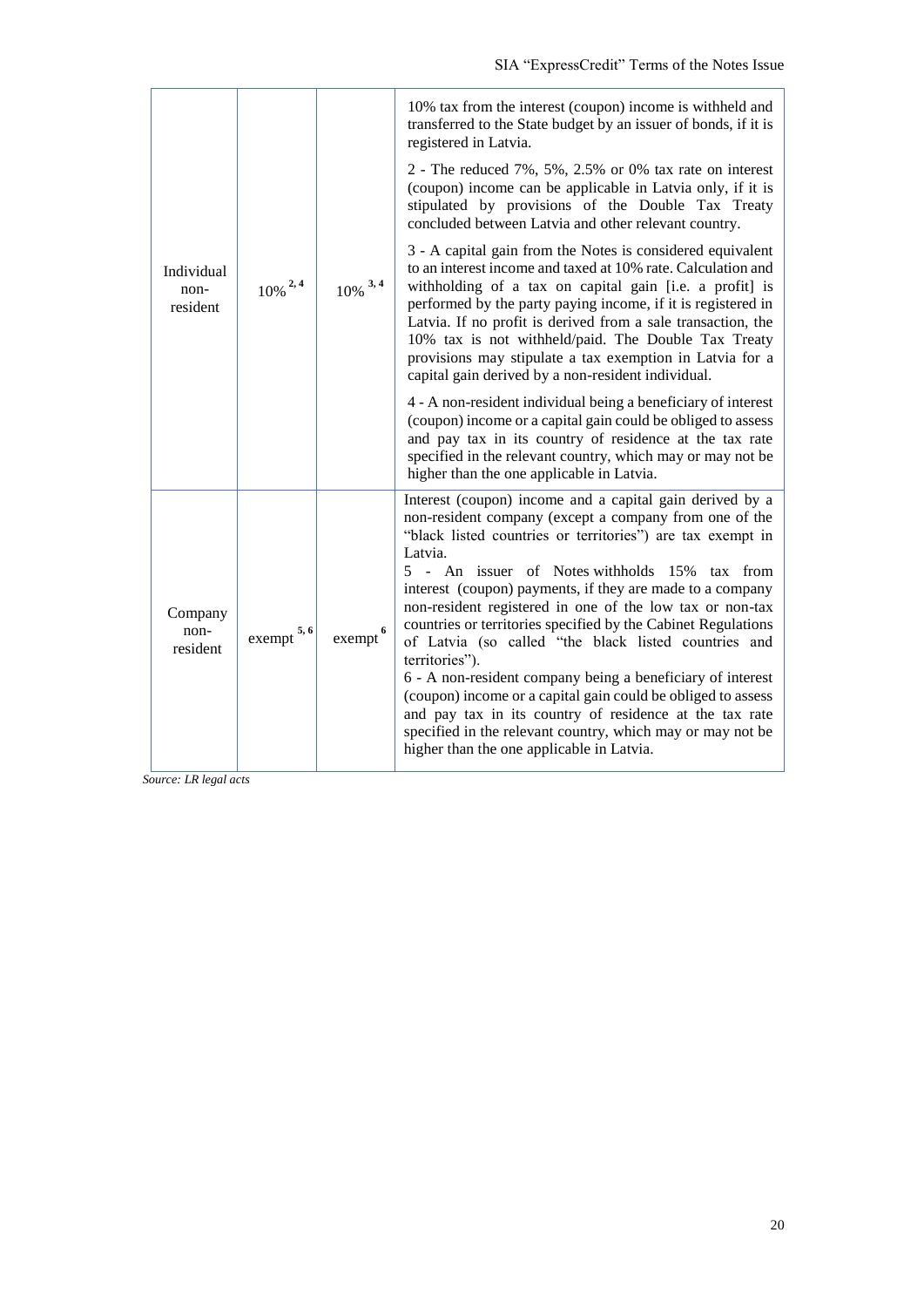## <span id="page-20-0"></span>7. Terms of the Offering

## 7.1. Subscription to the Notes

#### 7.1.1. Subscription period

The initial offering shall commence on 19 October 2016 and shall end on 1 October 2021 at 17:00.

#### 7.1.2. Subscription terms

Subscription orders to the Notes can be submitted to the Arranger every Business day during normal working hours. More detailed information on the submission of the subscription orders is available by phone +371 67031222.

Subscription order can also be submitted to other Custodians, which in turn shall submit orders to the Arranger. Business relations between Investors and Custodians are regulated by contracts between them and by the applicable legal acts.

The number of demanded Notes should be stated in the order. Potential investors have the right to submit several subscription orders during the offering. Subscription orders to the Notes are irrevocable. The Arranger will register all submitted subscription orders of its clients according to legal requirements and internal procedures.

The minimal subscription size is EUR 1,000.00 (one thousand euro) or 1 (one) Note for a qualified Investor, EUR 100,000.00 (one hundred thousand) or 100 (one hundred) Notes for other investors. The maximum subscription size is EUR 5,000,000 (five million euro) or 5,000 (five thousand) Notes.

#### 7.1.3. Notes price

The Notes can be purchased for the price that equals to 100% of the Nominal value or EUR 1,000.00 for one Note plus accrued interest as per clause 4.2.10. In case of partial call option, as per clause 4.2.9., the Nominal value of the Note can be decreased, therefore the Note's price can be less than EUR 1,000.00 for one Note.

#### 7.1.4. Increase and reduction of the Notes issue size

At any time the Issuer may decide to discontinue offering of the Notes. The total issue size is equal to the actually issued number of the Notes before such decision.

#### 7.1.5. Allocation of the Notes to Investors

The Notes are allocated to Investors in the amount not larger than the amount specified in the subscription form and not less than the minimum size as described in the Section 7.1.2. "Subscription terms".

The Arranger at its sole discretion has a right to refuse to allocate all or part of the subscribed Notes to any Potential Investor.

## 7.2. Settlement and delivery of the Notes

The settlement date for the Notes can be any Business day which is not earlier than the second Business day and not later than the 20<sup>th</sup> Business day after subscription order is dully submitted to the Arranger.

Settlement of the Notes will be executed through the LCD as DVP (delivery versus payment) transactions according to the LCD rules No 5 "On DVP Settlement for OTC Transactions". The Custodians execute payments for the Notes based on the results of the subscription provided by the Arranger. The Notes will be transferred to Investors' financial instrument accounts on the settlement date.

Settlement for the Notes can be executed according to other procedure, which is agreed to by the Arranger and Potential Investor.

## 7.3. Pre-emptive rights

None of Investors has the rights of pre-emption in respect to acquisition of the Notes in the initial placement.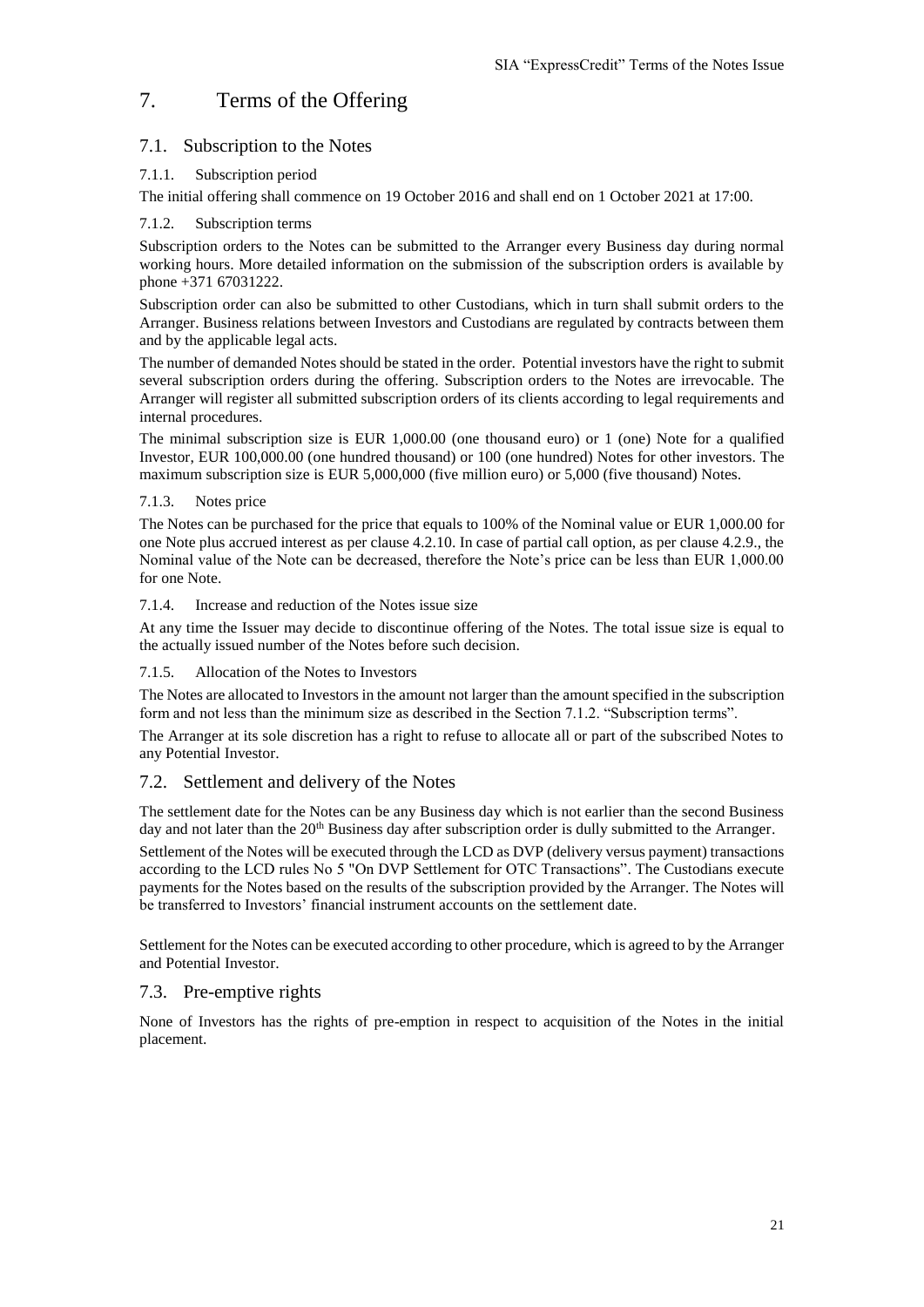## <span id="page-21-0"></span>8. Including of the Notes on the market and trading regulations

The Issuer has two notes issues listed on Nasdaq Riga regulated market. The Issuer may request listing of the Notes after the Notes prospectus is registered with the FCMC. However, the Issuer does not undertake neither to register the Notes prospectus nor list the Notes on any regulated market.

The Issuer has not signed any agreement with any person for Notes liquidity maintenance on the secondary market.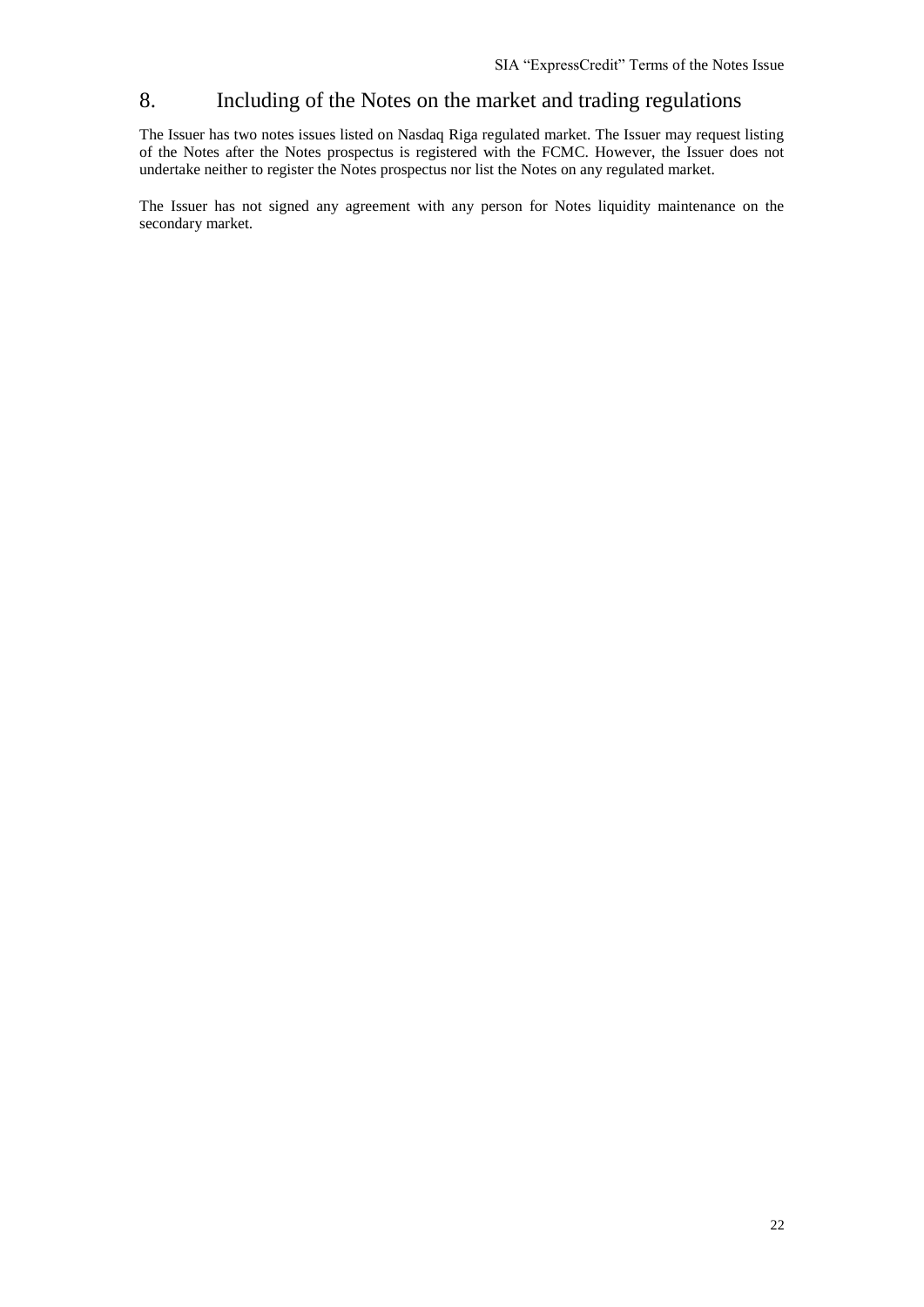## <span id="page-22-0"></span>9. Additional Information

## 9.1. Advisors involved in the Issue

The Issuer has concluded an agreement with the Arranger to organize the Notes issue, to communicate with the LCD, market it to the investors and conduct settlement during the subscription period. The Arranger may provide other services to the Issuer in the future and receive remuneration for it. The Arranger may invest its own funds in the Notes.

## 9.2. The external audit of the information included in the securities description

The auditors have not verified the information included in the securities description.

## 9.3. Statements or reports included in the securities description

The securities description does not contain any expert statements or reports.

## 9.4. Credit ratings

There is no credit rating assigned to the Issuer or to the Notes issue.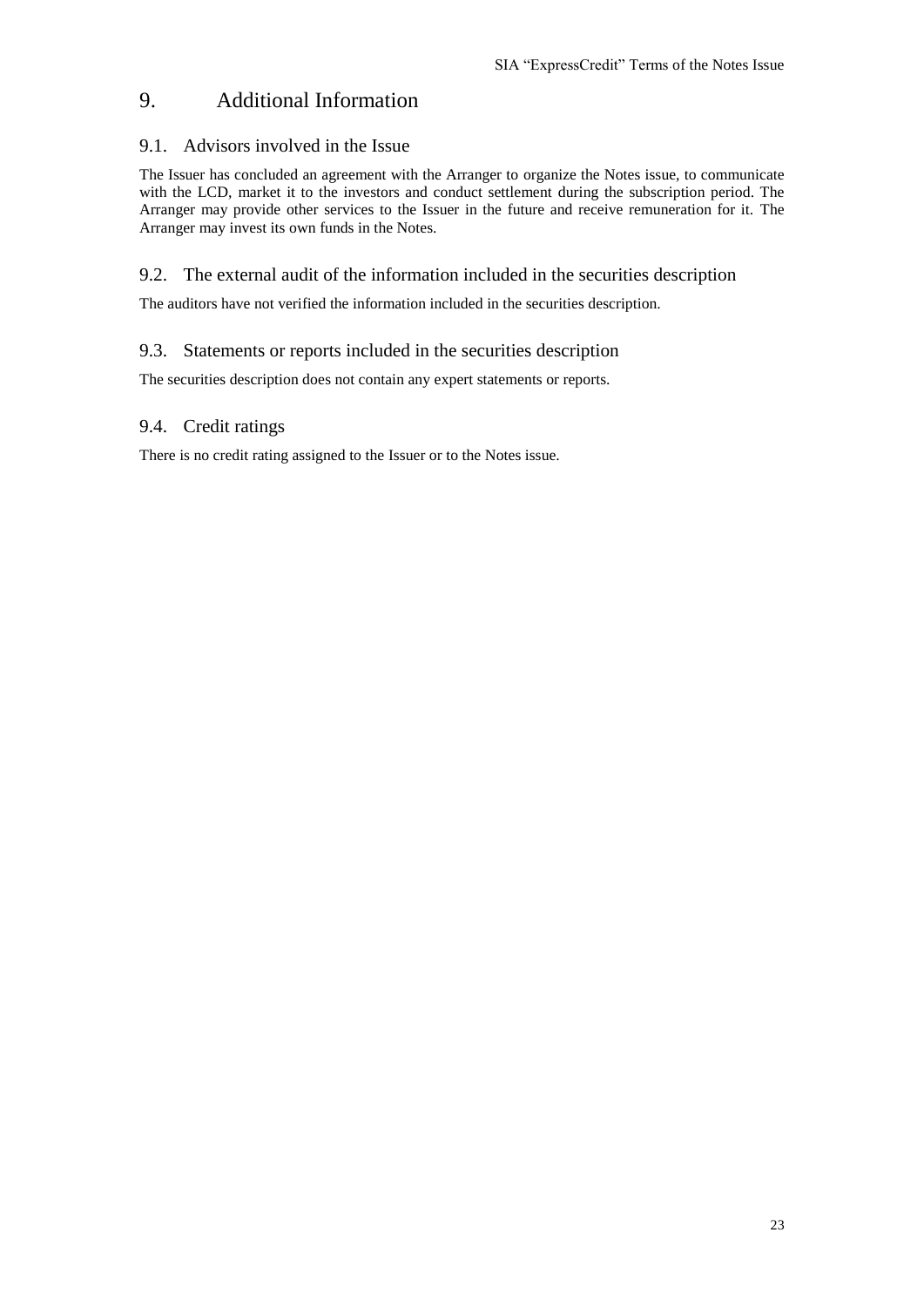## <span id="page-23-0"></span>10. The Issuer

## 10.1. General Information on the Issuer

The Issuer is sabiedrība ar ierobežotu atbildību ExpressCredit.

The Issuer was founded on 12 October 2009 and its registration number is 40103252854.

The term of the Issuer's activities is indefinite.

Legal address and location of management is Raunas iela 44 k-1, LV-1039, Riga, Latvia.

Legal form – Limited Liability Company, legal status – Legal person.

The place of foundation is the Republic of Latvia. The Issuer carries out its activities in accordance with the legal acts of the Republic of Latvia.

The Issuer is a licensed consumer finance company (license Nr.NK-2016-028). The Issuer's subsidiaries SIA "MoneyMetro" is a licensed consumer finance company (license Nr. NK-2016-019) and SIA "ExpressInkasso" is a licensed debt collection company (license Nr.PA-2013-021, valid till 17.12.2016).

#### 10.2. Auditor

The auditor of the Issuer's financial statements for 2015 is SIA "Potapoviča un Andersone" (Riga, Latvia). Full audited financial reports and interim reports are available on Nasdaq Riga web-page. Auditors have not verified the information included in the Terms of the Issue.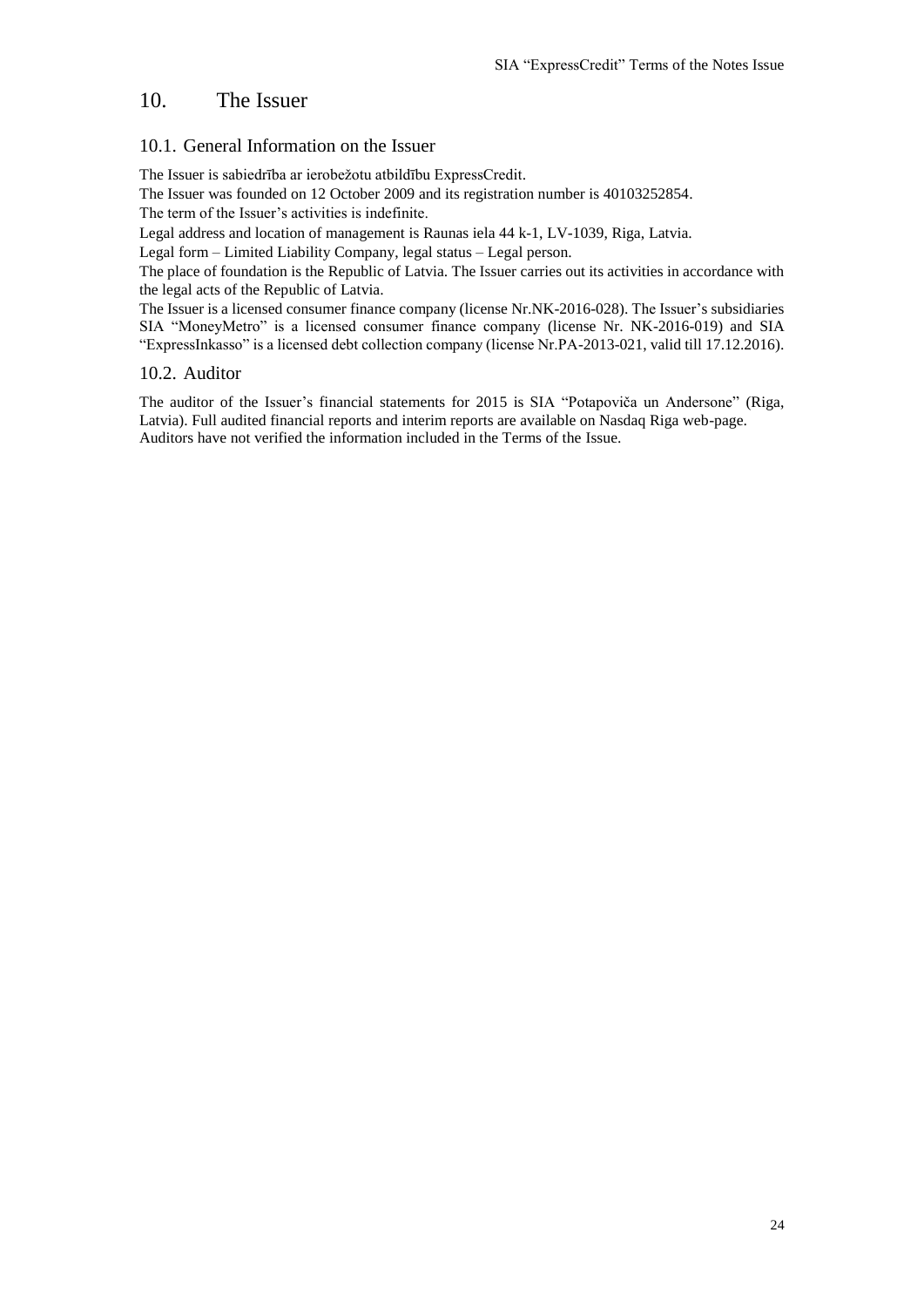## <span id="page-24-0"></span>11. Business review

## 11.1. Brief summary

ExpressCredit is among leading non-bank consumer finance services providers in Latvia. ExpressCredit has four subsidiaries and provides pawn loans (loans issued against pledge of movable property), consumer loans (unsecured loans), sells new and second hand goods, offers money transfer services through Western Union network. ExpressCredit services its clients in 92 branches allocated in 39 cities and rural areas. All branches operate under Banknote brand name and web-page banknote.lv is used as sales channel for offered services. As of 30 June 2016 the company had about 330 thousand registered clients.

## 11.2. Mission, Vision and Values

**Mission** – To provide people with necessary financial services.

**Vision** - To create a new financial service category in Latvia – all the financial services that people need in one place. To lead this category by providing excellent quality of services and products, and maintaining perfect reputation. To become the leading non-bank financial institution in Eastern Europe. **Values** - Simplicity, availability, dignity.

#### 11.3. Operating environment

The Group operates in Latvia where it has the leading position in off-line consumer lending segment among consumer finance companies. Except for banks, private persons have wide range of finance products and consumer finance companies to choose while making finance decisions. However, such services are often limited to one or several products such as mortgage loans, car leases, money transfers, and others. ExpressCredit operates in several products thus offering broader range of services for customers and building long term cooperation as full product range non-bank consumer finance company.

## 11.4. Competition

Any consumer finance company must have a special license and is supervised by Consumer Rights Protection Centre (CRPC). As of 12 September 2016 there were 59 licensed companies operating in Latvia.

Majority of the Issuer's revenues are generated by pawn loans (loans secured by movable property) and consumer loans(unsecured loans). In pawn loan segment there are 19 legal entities in total. ExpressCredit and SIA "MoneyMetro" comprise a single group of companies.

| AS "Liepājas lombards"               | SIA "FRESHCASH LATVIJA LTD" |
|--------------------------------------|-----------------------------|
| AS "UNIONS"                          | SIA "VITA CREDIT"           |
| AS "GARANTS PLUS"                    | SIA "Ātrais Kredīts"        |
| AS "Dagne"                           | SIA "DSA INVEST"            |
| SIA "Laredo 5"                       | $SIA$ $E$ Lats"             |
| SIA "Ozerings Grupa"                 | AS "Margerds"               |
| AS "Orbīta"                          | SIA "Money Express Credit"  |
| AS "Moda Kapitāls"                   | SIA "ExpressCredit"         |
| SIA "Ātra Finansu Palīdzība "AVOTS"" | SIA "Finance 360"           |
| $\alpha$ concease $\alpha$           |                             |

#### **Table 2 - Licensed pawn loan providers in Latvia**

*Source: CRPC 2015 market review*

Consumer loans are offered by 19 companies, which excludes entities that offer loans online.

| SIA "LAFIKO.LV"      | SIA "ExpressCredit"       |
|----------------------|---------------------------|
| SIA "BEST LĪZINGS"   | SIA "Aizdevums.lv"        |
| AS "Lateko Līzings"  | SIA "Ātrais Kredīts"      |
| SIA "Nordic Finance" | SIA "DSA INVEST"          |
| AS "Orbīta"          | $SIA$ $E$ Lats"           |
| SIA "InCREDIT GROUP" | SIA "Baltic Finance Fund" |

## **Table 3 - Licensed consumer loan providers in Latvia**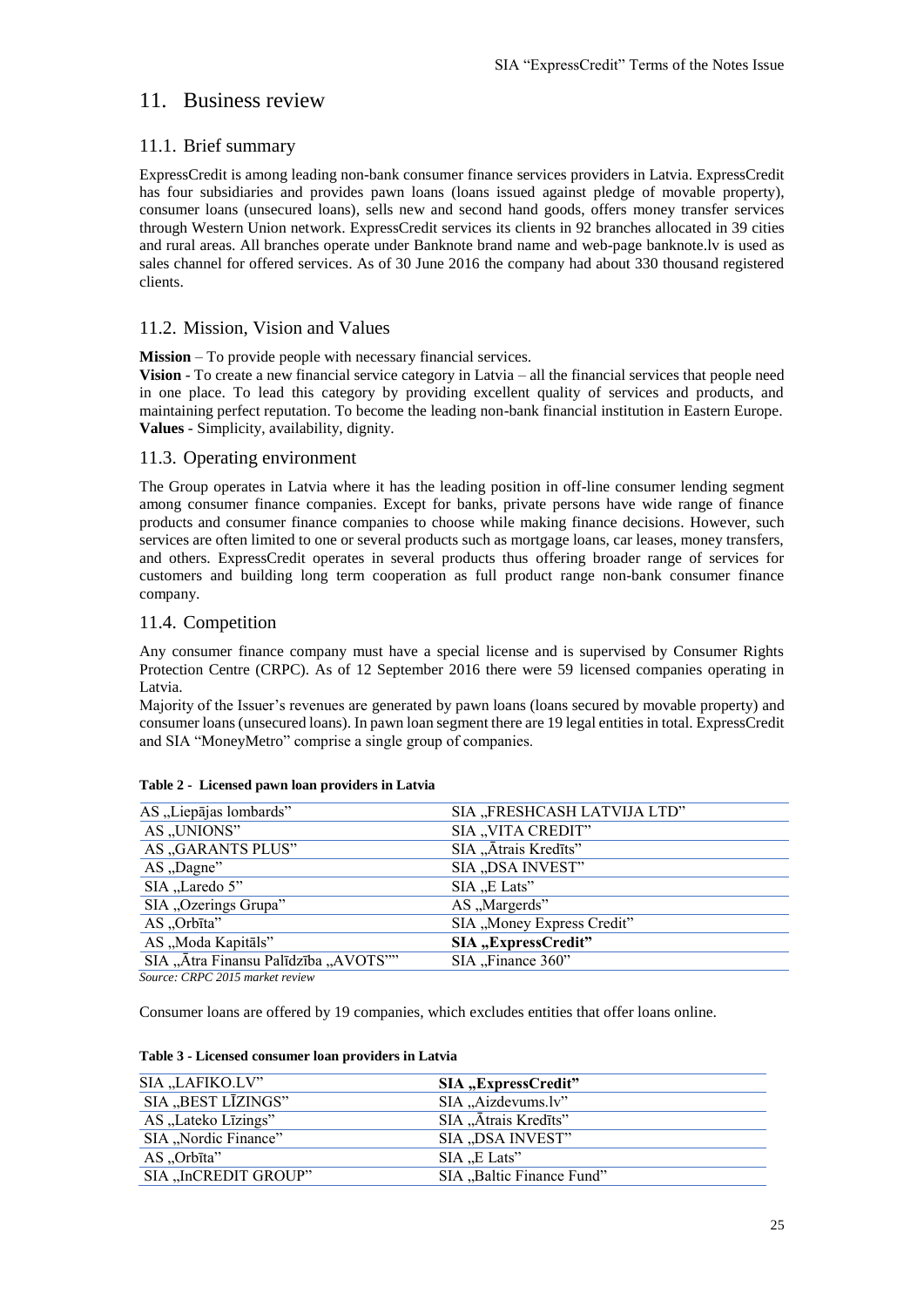| AS "Moda Kapitāls"                 | SIA "VITA CREDIT"    |
|------------------------------------|----------------------|
| SIA "MoneyMetro"                   | SIA "Inbank Lizings" |
| AS "Dagne"                         | SIA "Finance 360"    |
| UAB "Mokilizingas" filiāle Latvijā |                      |

*Source: CRPC 2015 market review*

According to the Issuer's management opinion the closest competitors are SIA "E Lats" and AS "Moda Kapitāls" that have large number of branches throughout the country and offer similar services.

## 11.5. Main advantages

*Accessibility –* branches are located in visible and easily accessible places for a large number of clients. Branch premises are clean, safe, modern and convenient. Banknote brand is well recognized and is associated with high quality of service.

*Personnel –* employees are trained and motivated to kindly service clients, to precisely assess collateral, to actively sell goods, and to find an appropriate loan solution for every client.

*Size advantage* – goods are moved across branches which allows to improve sales timing with sufficient margin.

#### 11.6. Main activities

ExpressCredit core products are pawn loans, retail sale of goods, consumer loans and money transfers.

#### a) Pawn loans

According to CRPC data the total outstanding volume for pawn loans in Latvia at the end of 2015 was EUR 6.41 million.

ExpressCredit pawn loan portfolio at the end of 2015 was EUR 2.69 million which translates into 42% market share. The accepted pledges are jewelry, mobile phones, electronics, power tools etc. Typical terms are 0 - 30 days (interest rates 9.9% - 28% per month) and 2 - 24 months (interest rates 9.9% - 22% per month). All pledges which are not redeemed by a client are sold in branches with a turnover speed of about 30% a month. ExpressCredit segments pawn loan clients in three loyalty groups. Loyalty level represents client long term cooperation with the Issuer, which is rewarded in terms of better interest rate offerings.

#### b) Consumer loans

Consumer loans for 7, 14, 30 days maturity are offered in the range of EUR 10 - 420 with interest rates of about 6% -8.8% per month. Consumer loans for 4, 6, 12, 24, 36 months are offered in the amount of EUR 10 - 1600 with interest rates about 6% - 10% per month with monthly installments. ExpressCredit segments consumer loan clients in two groups: Standard – age 20 - 59 years (interest rates about 8,8% - 10% per month) and Seniors – age 60 - 80 years (interest rates about 6% per month).

| Loans                 |                      | 2013       | 2014          | 2015       |
|-----------------------|----------------------|------------|---------------|------------|
| Pawn loans            | Number of loans      | 315 578    | 325 062       | 306 290    |
|                       | Amount, EUR          | 11 713 736 | 13 374 501    | 14 614 124 |
|                       | Average loan, EUR    | 37.1       | 41.1          | 47.7       |
|                       | Portfolio, EUR       | 1 242 169  | 1 534 647     | 1736799    |
| <b>Consumer loans</b> | Number of loans      | 99 879     | 101 334       | 106 295    |
|                       | Amount, EUR          | 8 628 633  | 10 981 815    | 11 873 152 |
|                       | Average loan, EUR    | 86.4       | 108.4         | 111.7      |
|                       | Gross portfolio, EUR | 4 306 925  | 5 2 2 6 1 3 1 | 6 123 798  |

#### **Table 4 - Key statistics for loan portfolio**

*Source: ExpressCredit management*

#### c) Money transfers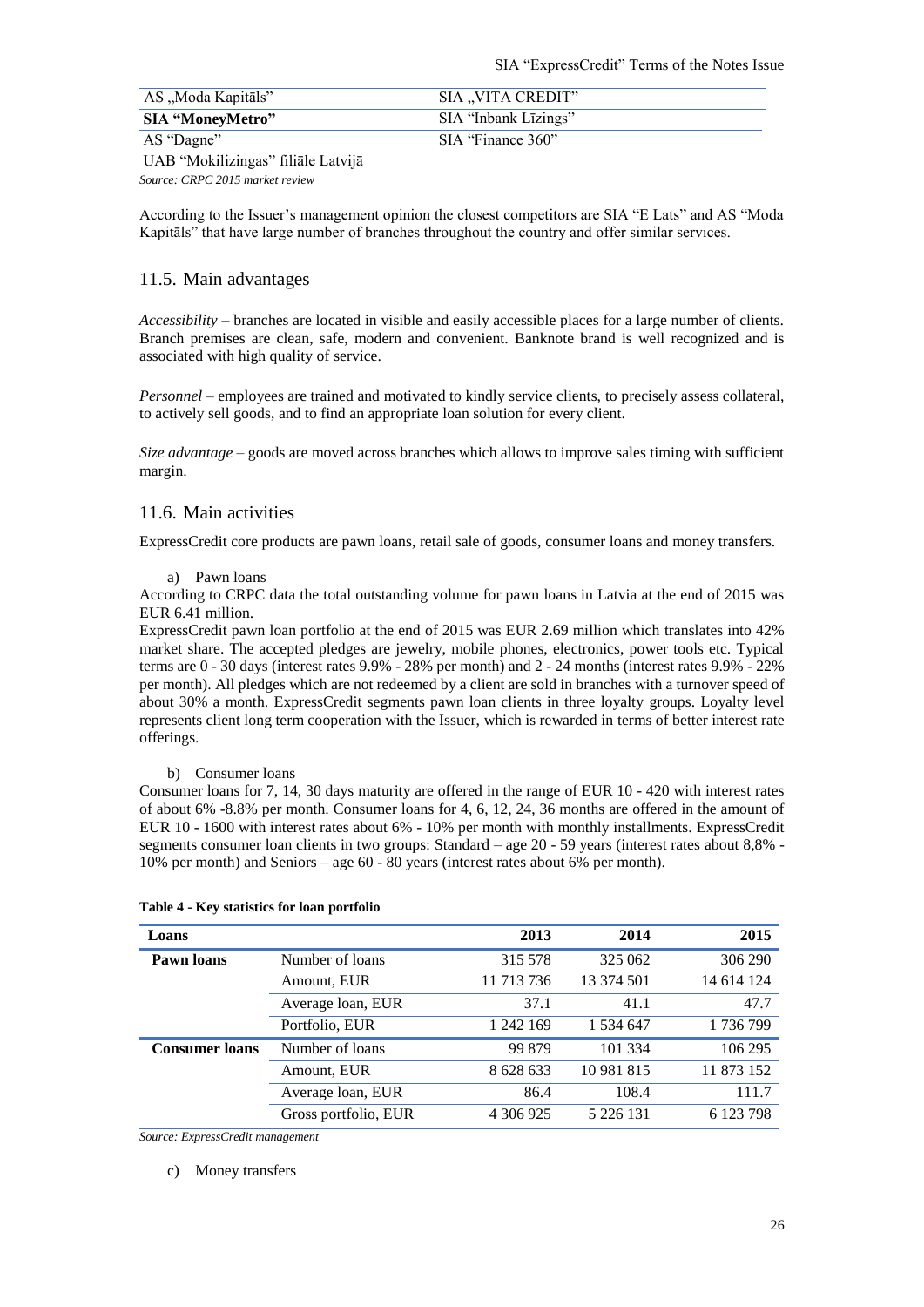In 2015, ExpressCredit signed cooperation agreement with Western Union on money transfer services. Clients can receive and send funds to people around the world through Western Union network without opening a bank account. The funds are paid in and withdrawn in cash at any ExpressCredit branch. Money transfer services broadens service range of the company and contributes to market positioning and brand awareness.

#### 11.6.1. Loan issuance and repayment process

ExpressCredit has approved loan issuance policies which include instructions for pledge appraisal and evaluation of client's creditworthiness.

A loan can be issued to an individual who has personally visited any ExpressCredit branch. A client has to provide basic information about him or herself and present personal identification document. A loan application can be filed online at banknote.lv.

For all consumer loans it is important to assess a client's ability to repay a loan. ExpressCredit checks and assesses a client's solvency in overdue debt registries as well as by analyzing a client's income based on bank's account statement or on other proof. For pawn loans the main focus is on the quality and liquidity of the collateral.

In case of positive credit risk or collateral assessment results a client signs loan agreement at the branch and receives a loan in cash or may choose to use bank transfer option for the consumer loan disbursement. The overall loan issuance time depends on a loan type and whether a client is registered or unregistered in the company's client database. Pawn loans issuance can be processed in the shortest possible time frame which is several minutes. Consumer loan issuance can be processed in up to fifteen minutes.

Pawn loan or consumer loan can be repaid or extended by money transfer to ExpressCredit bank account or repaid in cash at any ExpressCredit branch.

#### 11.6.2. Overdue debt collection

ExpressCredit has a right to sell collateral if a client is eight days overdue for a pawn loan. Normally collateral is sold in the company's branch office. Jewelry can be sold as a gold scrap in bulk.

ExpressCredit has established an internal Loan Monitoring Department which handles all overdue consumer loan debt collection.

UConsumer loans recovery process starts after a loan is three days overdue. The collection process consists of several stages:

- Phone calls;
- SMS;
- E-mail;
- Letters by mail;
- Proceedings in court;
- Cooperation with debt collection companies.

Consumer loans after 120 days overdue are sold to ExpressCredit subsidiary for extensive stage collection process. Consumer loans at final stage of collection are sold to collection companies via tender.

## 11.7. Employees

Employees are one of the key advantages of the Group. Since 2009 a number of employees steadily increased together with development of the branch network. Currently there are 279 employees (194 in branches, 85 in the head office).

In order to provide high quality financial services the Group has established Banknote Academy which is an internal Training and Development unit. The unit employs three employees and their main tasks are:

- **On-site and remote trainings –** more than ten courses, including customer service, new products, gold practice etc.
- **Special course for new employees –** five days on-site training and five days practice in branch
- **Implementation of new product is followed by a new training –** e.g. Western Union, new offering for consumer loans etc.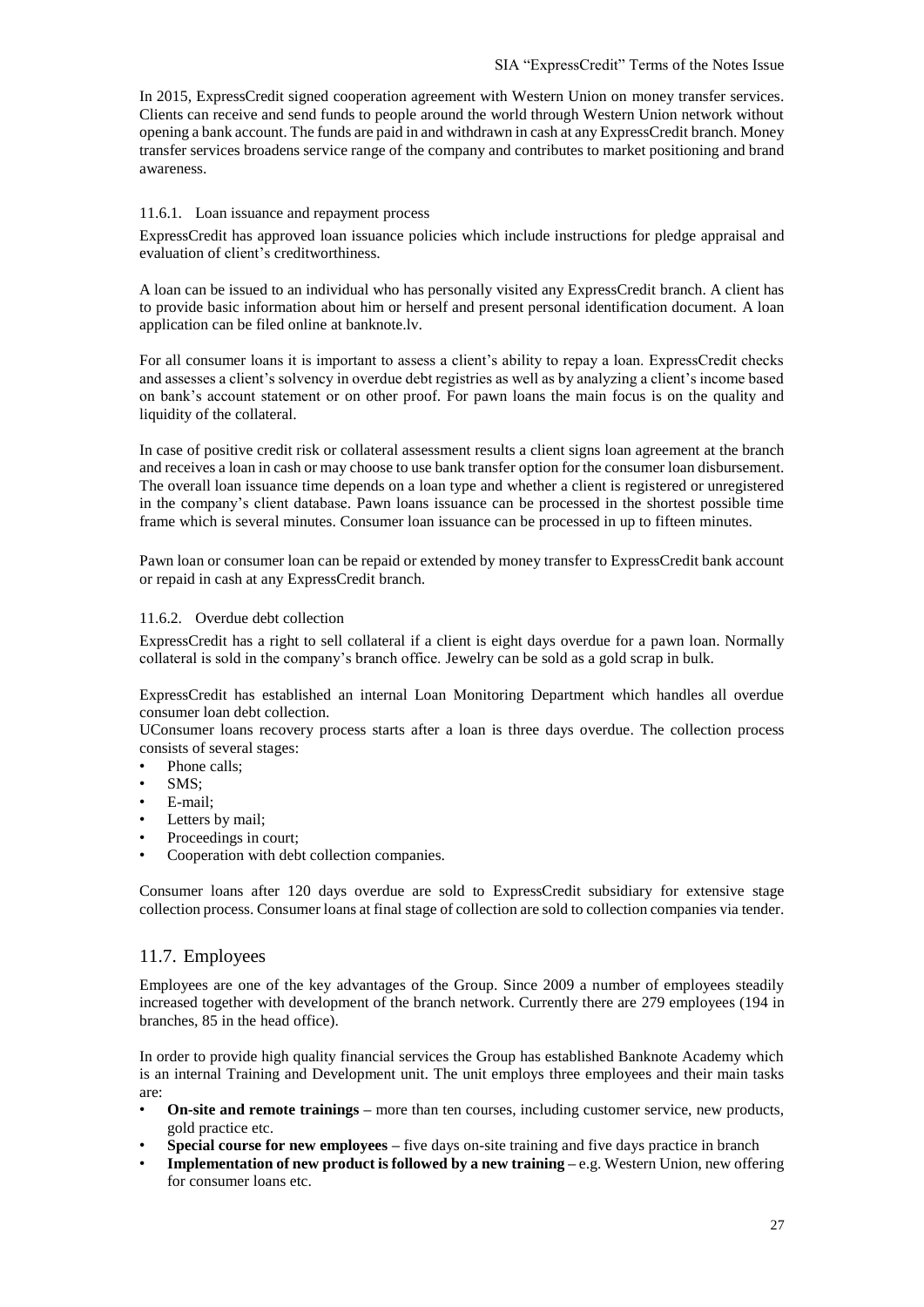#### 11.8. Membership in other organizations

ExpressCredit is a member of Latvian Association of alternative financial services (LAFPA) – the association represents online finance companies, consumer finance companies, real estate finance companies, pawn shops, peer-to-peer platforms.

ExpressCredit is an active participant of LAFPA and holds council member position at association. The membership in the associations helps to influence the legal framework for the industry, as well as increase legislators' understanding of the industry and current affairs.

## <span id="page-27-0"></span>12. Group

ExpressCredit owns 100% of share capital in each of four subsidiaries: SIA "MoneyMetro" (Reg. nr. 40003040217), SIA "ExpressInkasso" (Reg. nr. 40103211998), SIA "EC Investments" (Reg. nr. 40103944745), SIA "EC Finance" (Reg. nr. 40103950614).

SIA "MoneyMetro" is a licensed consumer lending company which was acquired from Riga city in 2015. SIA "ExpressInkasso" is a license debt collection company. SIA "EC Investments" and SIA "EC Finance" is a holding company.

The management of ExpressCredit is in process to sell the SIA EC Finanace and SIA EC Investment at initial investment cost and concentrate on ExpressCredit core activities.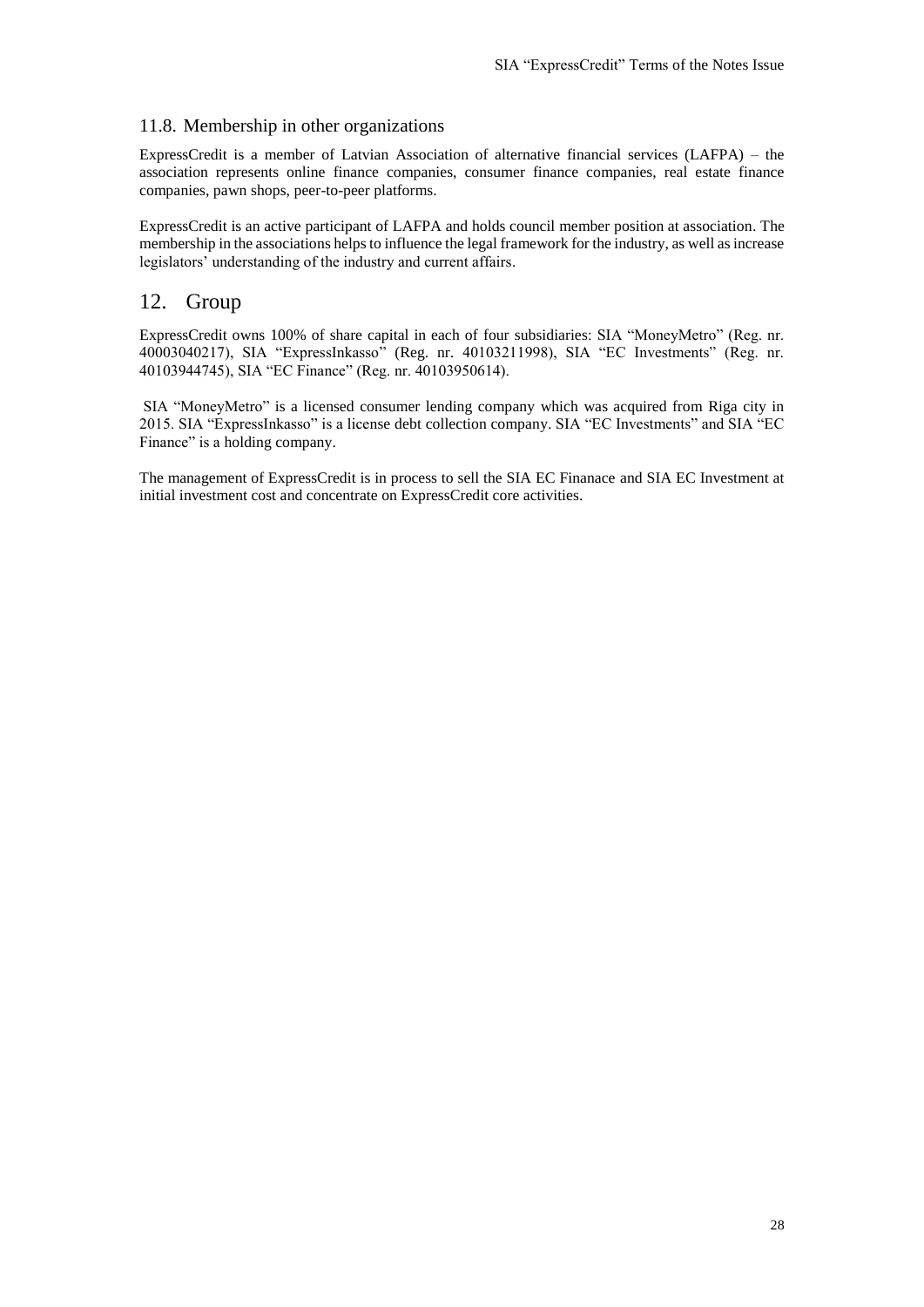## <span id="page-28-0"></span>13. Management Bodies of the Issuer

The main management bodies of the Issuer are the General Shareholders' meeting, the Council and the Board. Each member of the Board is responsible for certain structural units of the company – divisions and departments.

#### 13.1. Council

The Council of Issuer consists of three members:

- Ieva Judinska-Bandeniece, chairperson
- Uldis Judinskis, deputy chairperson
- Ramona Tiltina

#### 13.2. Board and management team

The Board of Issuer consists of three members:

#### **Agris Evertovskis, Co-founder, Chairman of the Board**

- Bachelor's degree in Economics and Business Administration from the Stockholm School of Economics in Riga; Master's degree in Philosophy from the University of Latvia (not completed)
- Previous experience in leading several commercial real estate development projects and companies (2006-2009)

#### **Didzis Ādmīdiņš, Member of the Board, Head of Unsecured Lending**

- Master's degree in Economics and Business Administration from the Riga Technical University;
- Previous experience as Chief Operating Officer at several real estate companies (2008-2010); Retail credit specialist at Swedbank (2007-2008)

#### **Kristaps Bergmanis, Member of the Board, Chief Financial Officer**

- Bachelor's degree in Economics and Business Administration from the Stockholm School of Economics in Riga; Bachelor's degree in International Economics from the University of Latvia; Master's degree in Quality Management from the University of Latvia (pending); ACCA candidate (passed 12 of 14 examinations)
- Previous experience as Member of the Board and Chief Financial Officer at Vision Express Baltija (2005-2012); Business Controller at Rimi Latvija (2003-2005)

#### **Ivars Lamberts, Chief Operational Officer**

- Bachelor's degree in Business Administration from the Riga International School of Economics and Business Administration; Executive MBA from the Riga Business School (pending)
- Previous experience in leading global loyalty program Lyoness Latvia (2012-2015); Member of board at Lafiko.lv payday lender (2010-2012), Deputy director at Riga State Technical College (2009-2010)

#### **Edgars Caune, Marketing director**

- Bachelor's degree in Business Management from the Riga Technical University
- Previous experience in media and advertising agencies (2006-2015); Skills: media buying and planning, digital marketing

#### 13.3. Conflicts of interests of administration, management and supervision bodies

The persons mentioned in this section have no conflict of interests between their obligations against the Issuer and their private benefit or any other obligations.

All the transactions between the Issuer and its related parties are disclosed in the financial reports.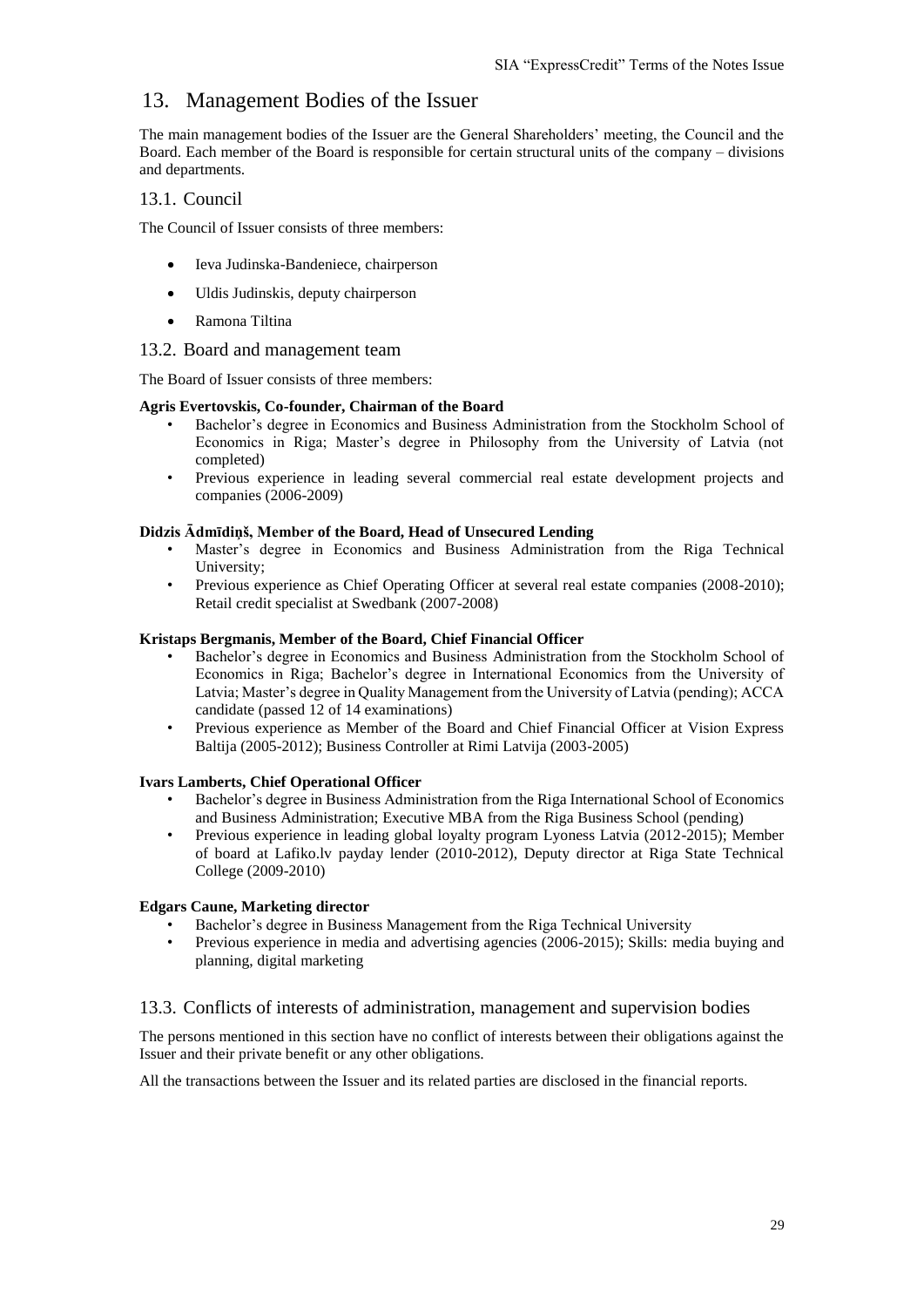## <span id="page-29-0"></span>14. Shareholders of the Issuer

ExpressCredit share capital consists of 426,861 shares each with EUR 1.00 nominal value. The current structure of the Issuer's shareholders is as follows:

| Name, surname/ Legal name                |        | <b>Number of shares</b> | % of the total number |
|------------------------------------------|--------|-------------------------|-----------------------|
|                                          |        |                         |                       |
| SIA "Lombards24.lv", reg.nr. 40103718685 |        | 281,134                 | 65.86%                |
| (beneficiary owner is Agris Evertovskis) |        |                         |                       |
| SIA "AE Consulting", reg.nr. 40003870736 |        | 135,055                 | 31.64%                |
| (beneficiary owner is Agris Evertovskis) |        |                         |                       |
| Kristaps Bergmanis                       |        | 4.269                   | 1.00%                 |
| Didzis Ādmīdiņš                          |        | 6.403                   | 1.50%                 |
|                                          | Total: | 426,861                 | 100%                  |

**Table 5 – Shareholders of ExpressCredit**

The Issuer has no knowledge of any agreements, execution of which could lead to changes in the Issuer's shareholders' structure.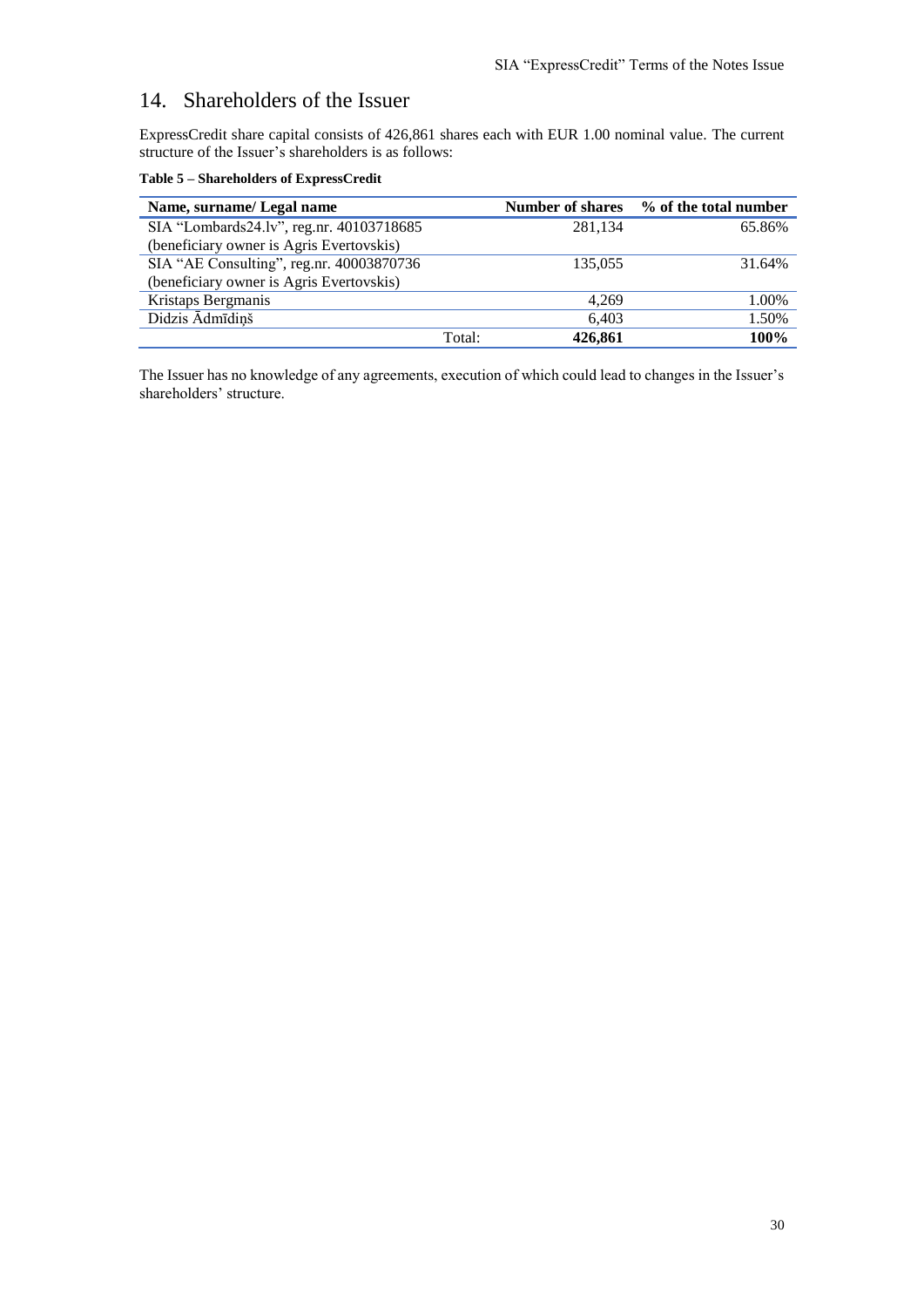## <span id="page-30-0"></span>15. Financial information

Information, which is disclosed in this section of the Terms of the Issue, is taken from the Issuer's consolidated financial reports that are audited and approved by the Issuer's management as well as unaudited financial statements of the Issuer. The audited annual reports and interim reports are prepared according to the International Financial Reporting Standards (IFRS) which are adopted in the European Union.

### 15.1. Consolidated Income Statement

#### **Table 6 – Issuer's consolidated income statement 2013-2015 and 1H 2016, EUR**

|                                                | 2013        | 2014        | 2015          | 2015 1H<br>(unaudited) | 2016 1H<br>(unaudited) |
|------------------------------------------------|-------------|-------------|---------------|------------------------|------------------------|
| Net sales                                      | 6,395,631   | 7,650,686   | 8,124,967     | 4,064,765              | 2,398,301              |
| Cost of sales                                  | (4,678,868) | (5,596,572) | (6,040,951)   | (3,108,772)            | (1,998,605)            |
| Interest income and<br>similar income          | 7,278,436   | 8.640.133   | 9.974.805     | 4.868.028              | 4,554,603              |
| Interest expenses and similar<br>expenses      | (1,422,860) | (1,216,106) | (1,161,962)   | (599, 278)             | (600, 913)             |
| <b>Gross profit</b>                            | 7,572,339   | 9,478,141   | 10,896,859    | 5,224,743              | 4,353,386              |
| Selling expenses                               | (4,397,795) | (4,880,420) | (5,326,334)   | (2,803,681)            | (2,348,605)            |
| Administrative expenses                        | (1,329,204) | (1,883,023) | (2,738,289)   | (1,070,880)            | (1,039,412)            |
| Other operating income                         | 32,378      | 108,456     | 60,588        | 349,739                | 389,274                |
| Other operating expenses                       | (1,309,495) | (1,226,186) | (1, 185, 869) | (401,774)              | (935, 954)             |
| <b>Profit before taxes</b>                     | 568,223     | 1,596,968   | 1,706,955     | 1,298,147              | 418,689                |
| Corporate income tax for the<br>reporting year | (224, 730)  | (206, 856)  | (220, 676)    | (285,914)              | (83,960)               |
| Deferred tax                                   | 26,787      | 90,633      | 26,185        |                        |                        |
| Current year's profit                          | 370.280     | 1.401.563   | 1,512,464     | 1,012,233              | 334,729                |

#### 15.2. Balance Sheet

#### **Table 7 – Issuer's consolidated balance sheet at the end of period 2013-2015 and 1H 2016, EUR**

|                                          | 31.12.2013 | 31.12.2014 | 31.12.2015 | 30.06.2016<br>(unaudited) |
|------------------------------------------|------------|------------|------------|---------------------------|
| <b>ASSETS</b>                            |            |            |            |                           |
| <b>Long-term investments</b>             |            |            |            |                           |
| Fixed assets and intangible assets       | 449.822    | 393,949    | 643.796    | 526,962                   |
| Loans and receivables                    | 297.709    | 462,610    | 545,068    | 1,441,586                 |
| Loans to shareholders and management     | 1,942,057  | 1,295,066  | 875,267    | 898,832                   |
| Participating interest in subsidiaries   |            |            |            |                           |
| Deferred tax asset                       | 26,787     | 117,420    | 143,605    | 143,605                   |
| <b>Total long-term investments</b>       | 2,716,375  | 2,269,045  | 2,207,736  | 3,010,985                 |
| <b>Current assets</b>                    |            |            |            |                           |
| Finished goods and goods for sales       | 1,012,380  | 1,345,338  | 1,138,410  | 1,708,918                 |
| Loans and receivables                    | 4,605,466  | 5,829,700  | 6,455,956  | 7,762,198                 |
| Receivables from affiliated companies    | 512,979    | 208,873    | 105,855    | 236,026                   |
| Other debtors                            | 755,229    | 80,676     | 297,436    | 160,374                   |
| Deferred expenses                        | 29,094     | 30,089     | 35,163     | 37,600                    |
| Cash and bank                            | 790,889    | 1,197,718  | 493,591    | 690,341                   |
| <b>Total current assets</b>              | 7,703,037  | 8,692,394  | 8,526,411  | 10,595,457                |
| <b>Total assets</b>                      | 10,419,412 | 10,961,439 | 10,734,147 | 13,606,442                |
| <b>SHAREHOLDERS' FUNDS</b>               |            |            |            |                           |
| Share capital                            | 426.862    | 426,861    | 426,861    | 426,861                   |
| Prior years' retained earnings           | 1,016,585  | 295,703    | 387,704    | 1,900,168                 |
| Current year's profit                    | 379,117    | 1,401,563  | 1,512,464  | 334,729                   |
| <b>Total shareholders' funds</b>         | 1,822,564  | 2,124,127  | 2,327,029  | 2,661,758                 |
| <b>LIABILITIES</b>                       |            |            |            |                           |
| <b>Long-term creditors</b>               |            |            |            |                           |
| Bonds issued                             | 3,108,191  | 6,471,466  | 5,489,648  | 4,996,232                 |
| Other borrowings                         | 753,094    | 596,676    | 666,741    | 1,445,624                 |
| <b>Total long-term creditors</b>         | 3,861,285  | 7,068,142  | 6,156,389  | 6,441,856                 |
| <b>Short-term creditors</b>              |            |            |            |                           |
| <b>Bonds</b> issued                      | 984,967    | 992,436    | 1,016,271  | 1,017,035                 |
| Other borrowings                         | 894,130    | 30,341     | 384,846    | 2,868,801                 |
| Accounts payable to affiliated companies | 2,091,469  |            | 18,985     | 175                       |
| Trade creditors and accrued liabilities  | 407,220    | 454,441    | 681,271    | 616,817                   |
| Taxes and social insurance               | 357,777    | 291,952    | 149,356    |                           |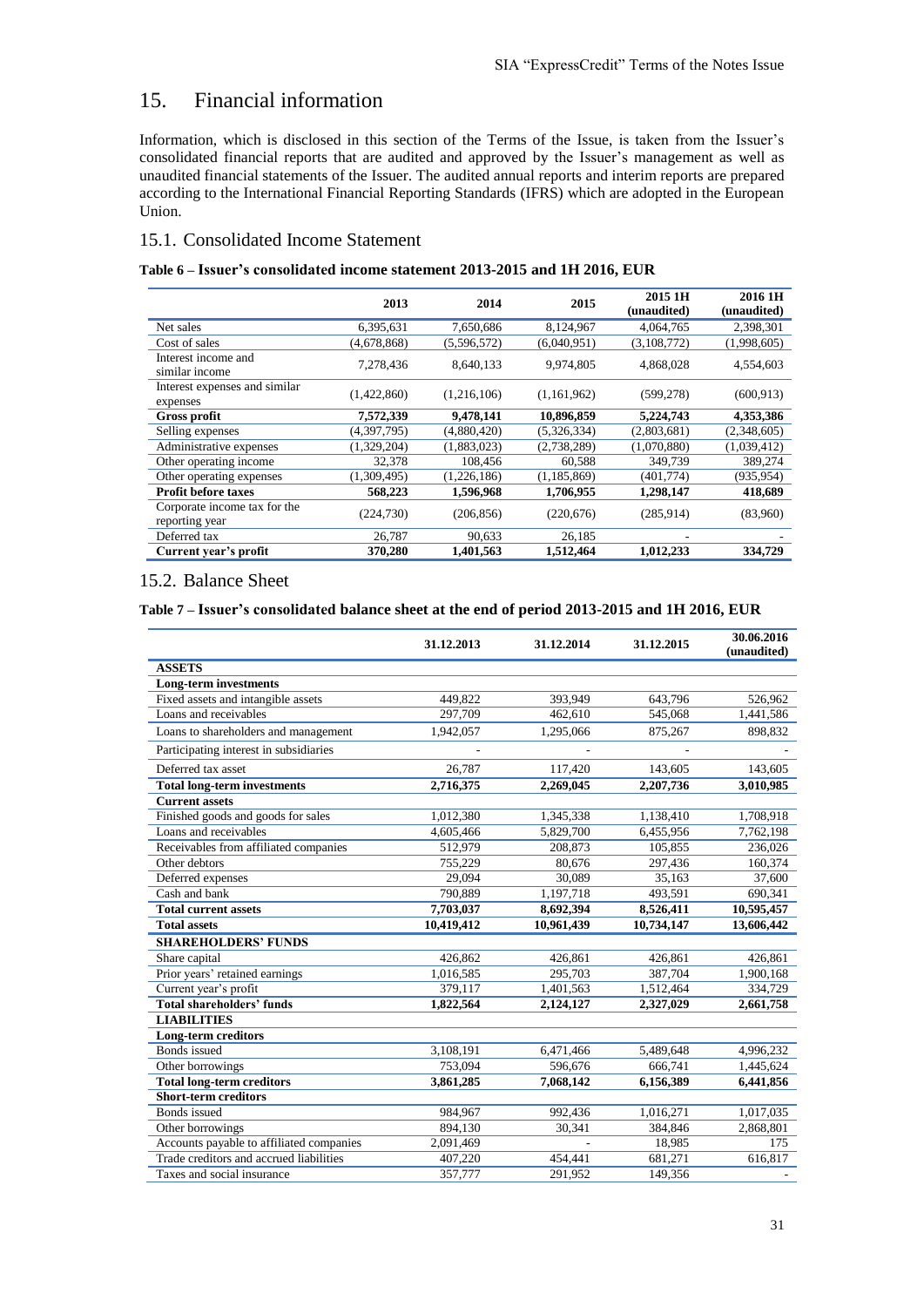| <b>Total short-term creditors</b>            | 735.563 | 769.170        | 2.250.729   | 4.502.828 |
|----------------------------------------------|---------|----------------|-------------|-----------|
| Total liabilities and shareholders'<br>funds |         | .439<br>10.96! | 10.<br>' 44 | 3.606.442 |

## 15.3. Consolidated statement of cash flow

## **Table 8 – Issuer's consolidated statement of cash flow 2014-2015 and 1H 2016, EUR**

|                                                                                          | 2014          | 2015          | 30.06.2015<br>(unaudited) | 30.06.2016<br>(unaudited) |
|------------------------------------------------------------------------------------------|---------------|---------------|---------------------------|---------------------------|
| <b>Cash flow from operating activities</b>                                               |               |               |                           |                           |
| Profit before extraordinary items and taxes                                              | 1,596,968     | 1,706,955     | 1,298,147                 | 418,689                   |
| Adjustments for:                                                                         |               |               |                           |                           |
| fixed assets depreciation<br>a)                                                          | 249,346       | 245,730       | 121,407                   | 98,615                    |
| accruals and provisions<br>b)                                                            | 82,313        | 238,706       | 100,154                   | 65,173                    |
| write-off of provisions<br>$\mathbf{c}$ )                                                |               |               |                           | (78, 452)                 |
| d)<br>cessation results                                                                  |               |               | (29, 560)                 | 1,451,394                 |
| interest income<br>e)                                                                    | (8,640,133)   | (9,272,220)   | (4,868,028)               | (4,389,399)               |
| f)<br>interest and similar expense                                                       | 1,216,106     | 1,165,893     | 585,183                   | 600,913                   |
| (profit)/ loss on fixed assets disposal                                                  | (15, 723)     | 35,811        | (1, 347)                  |                           |
| g)                                                                                       |               |               |                           |                           |
| other adjustments<br>h)                                                                  | 13,441        | 24,867        | 290,418                   |                           |
| Loss before adjustments of working capital and<br>short-term liabilities                 | 5,497,682     | (5,854,258)   | (2,503,626)               | (1,833,067)               |
| Adjustments for:                                                                         |               |               |                           |                           |
| (increase)/ decrease in consumer loans<br>a)<br>issued (core business) and other debtors | (575, 657)    | 11,753        | 83,738                    | (2,065,698)               |
| b)<br>stock increase                                                                     | (381, 806)    | (235, 253)    | (618, 533)                | (675, 365)                |
| trade creditors' (decrease)/ increase<br>$\mathbf{c}$ )                                  | (87,205)      | 83,607        | 578,156                   | (32, 580)                 |
| Gross cash flow from operating activities                                                | (6,542,350)   | (5,994,151)   | (2,460,265)               | (4,606,710)               |
| Corporate income tax payments                                                            | (249, 243)    | (394, 407)    | (153, 494)                | (151,206)                 |
| Interest income                                                                          | 8,500,946     | 9,368,570     | 4,742,385                 | 4,336,633                 |
| Interest paid                                                                            | (1, 238, 207) | (1, 148, 743) | (540, 235)                | (601,040)                 |
| Net cash flows from operating activities                                                 | 471,146       | 1,831,269     | 1,588,391                 | (1,022,323)               |
|                                                                                          |               |               |                           |                           |
| <b>Cash flow from investing activities</b>                                               |               |               |                           |                           |
| Acquisition of affiliated or associated companies                                        |               | (849, 233)    | (310, 852)                |                           |
| shares or parts                                                                          |               |               |                           |                           |
| Acquisition of fixed assets and intangibles                                              | (109, 720)    | (267, 655)    | (480,995)                 | (67, 175)                 |
| Proceeds from sales of fixed assets and intangibles                                      | 54,656        | 10,631        | 5,843                     | 65                        |
| Loans issued/repaid (other than core business of the<br>company) (net)                   | 945,706       | 278,599       | (531, 387)                | (1,969,886)               |
| Net cash flow from investing activities                                                  | 890,642       | (827, 658)    | (1,317,391)               | (2,036,996)               |
| <b>Cash flow from financing activities</b>                                               |               |               |                           |                           |
| Loans received and bonds issued (net)                                                    | 4,340,000     | 3.884.400     |                           | 2,235,866                 |
| Redemption of bonds                                                                      | (1,000,000)   | (1,000,000)   | (500,000)                 | (500,000)                 |
| Loans repaid                                                                             | (3, 136, 154) | (3,222,728)   | 182,900                   | 911,278                   |
| Finance lease payments                                                                   | (58, 805)     | (59, 848)     | (21, 923)                 | (27, 179)                 |
| Dividends paid                                                                           | (1,100,000)   | (1,309,562)   |                           |                           |
| Net cash flows from financing activities                                                 | (954, 959)    | (1,707,738)   | (339, 023)                | 2,619,965                 |
|                                                                                          |               |               |                           |                           |
| Net cash flow of the reporting year                                                      | 406,829       | (704, 127)    | (68, 023)                 | (439, 354)                |
| Cash and cash equivalents at the beginning of<br>reporting year                          | 790,889       | 1,197,718     | 1,197,718                 | 1,129,695                 |
| Cash and cash equivalents at the end of reporting year                                   | 1,197,718     | 493,591       | 1,129,695                 | 690,341                   |
|                                                                                          |               |               |                           |                           |